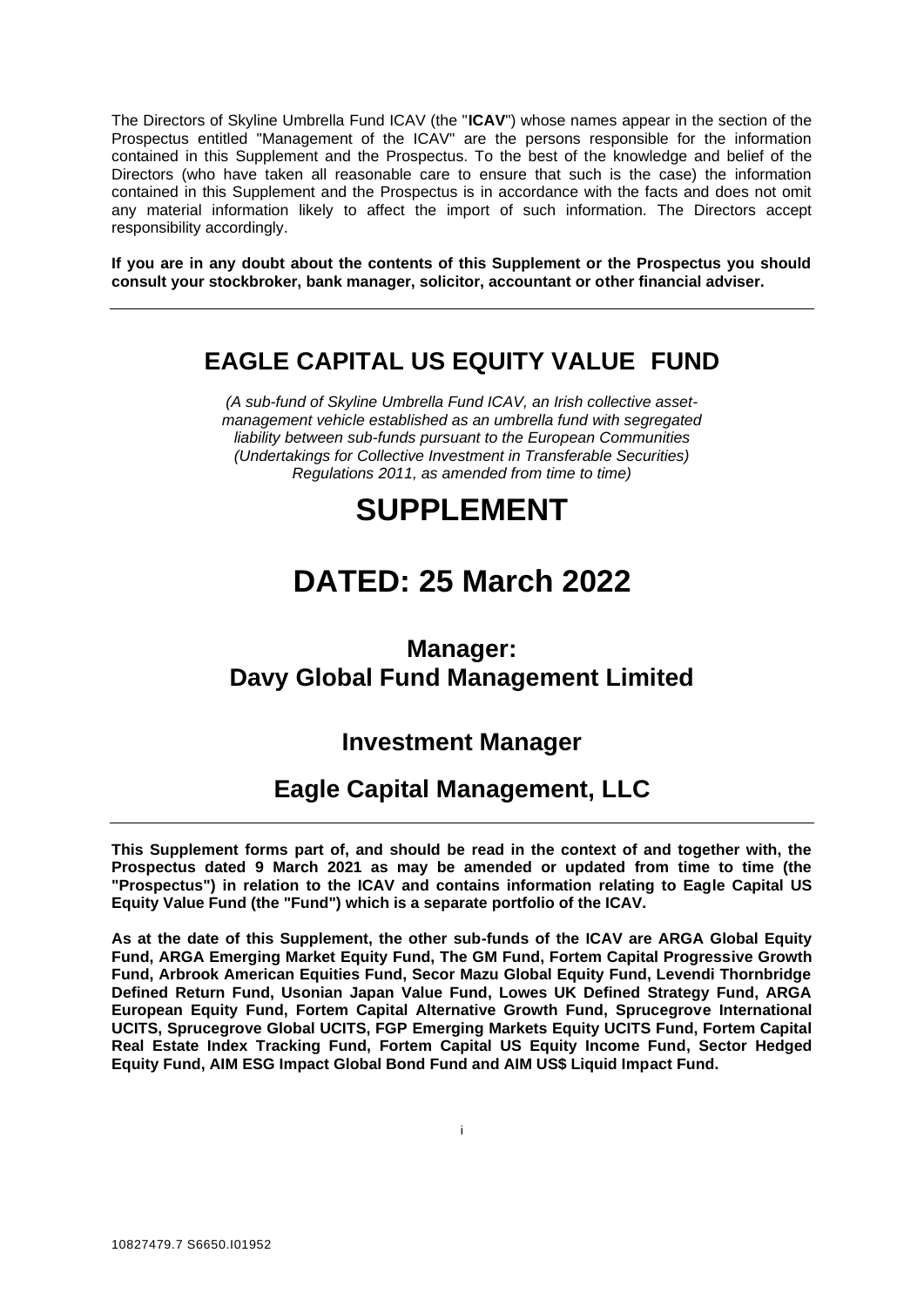**An investment in the Fund should not constitute a substantial proportion of an investment portfolio and may not be appropriate for all investors.**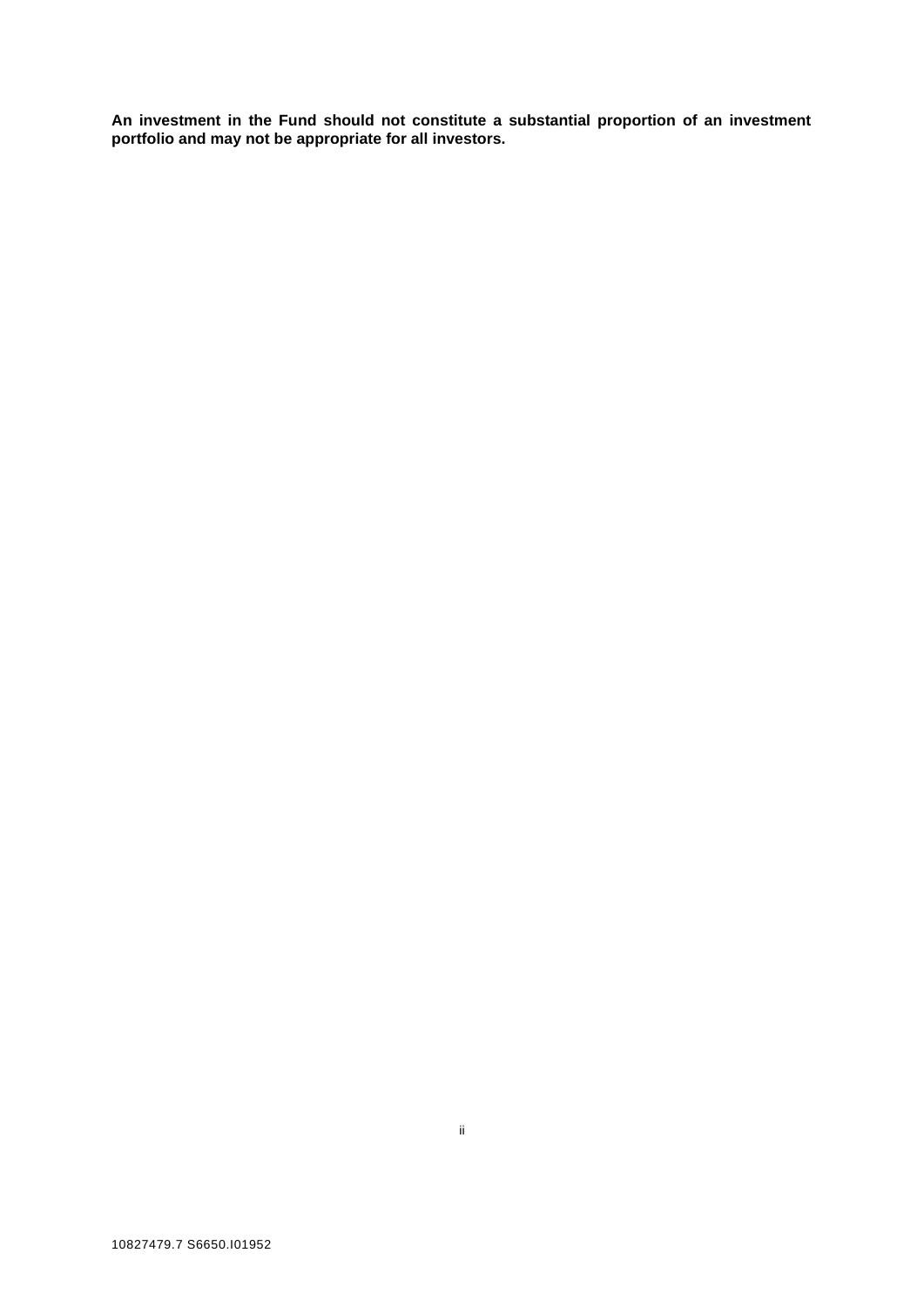# **CONTENTS**

# Page No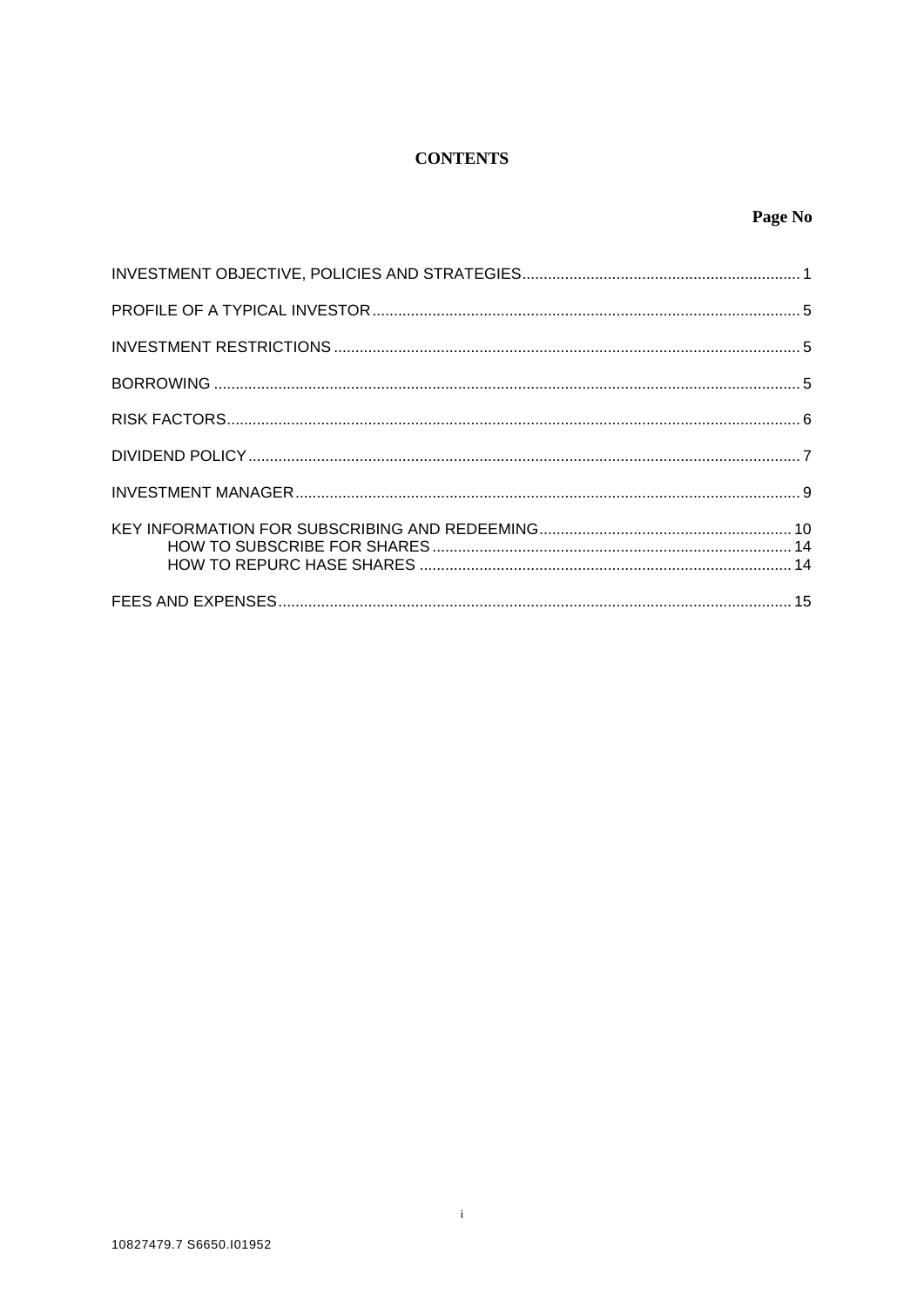## **INVESTMENT OBJECTIVE, POLICIES AND STRATEGIES**

#### **Investment Objective**

The Fund's investment objective is to generate investment returns superior to U.S. equity markets in both up and down markets.

There is no guarantee or assurance that the investment objective of the Fund will actually be achieved.

#### **Investment Policy**

The Fund seeks to attain its investment objective by utilizing a long only investment strategy and by investing primarily in the equity securities of undervalued companies. The Investment Manager believes that there is an opportunity to capture excess returns (i.e., alpha) when a longer-term perspective is taken and many of the Fund's investments are expected to be made with a three-tofive-year- holding period in mind. However, the Investment Manager also expects that sharp shortterm price fluctuations or other market events may dictate sales and purchases.

The Fund will focus on the equity securities of North America, with a secondary focus of up to 20% of its Net Asset Value on international markets (in each case listed or traded on Markets).

In selecting equity securities for the Fund the Investment Manager will focus on companies with large capitalizations, which are generally those in excess of USD 5 billion at the time of initial purchase. The Fund does not have any specific industry focus.

The Fund is actively managed and measures its performance against the S&P 500 and the Russell 1000 Value (the "Indices"), two American stock market indices. The S&P 500 Index is based on the market capitalizations of 500 large U.S. listed companies and the Russell 1000 Value Index measures the investment returns of large capitalization value stocks in the U.S. While the Fund may invest in the constituents of the Indices, it will be actively managed and the Investment Manager may use its discretion to invest in, without limitation, securities, issuers, companies or sectors not included in the Indices.

In addition to direct investments in equity securities indirect exposure may be achieved through investments in collective investment schemes such as exchange traded-funds (ETFs) (up to 20% of Net Asset Value) or through investments in certificates giving exposure to equities such as American depositary receipts (ADRs).

The Fund may use futures, options or swaps for efficient portfolio management purposes, in order to hedge exposures held by the Fund, or to obtain exposure to securities or the market described above, where it is more efficient to do so, for example, pending direct investment of new subscriptions to the Fund in equity securities. Please see "Description of Financial Derivative Instruments" below.

The Fund expects to remain as fully invested in the above securities as practicable, however, for cash and risk management purposes, the Fund may hold ancillary liquid assets such as cash and cash equivalents (including but not limited to money market funds, treasury bills and bank deposits).

#### **Investment Process**

The Investment Manager's process involves deep fundamental research into, and analysis of, a company's financial statements, together with its competitive positioning and prospects in its markets, to understand its intrinsic value and its growth potential. A stock is generally bought when the Investment Manager believes that its investment thesis related to valuation and growth potential is valid and compelling in itself, and, on a relative valuation basis, more attractive than other investment opportunities. The Fund's portfolio generally consists of what the Investment Manager believes are the 25-35 best investment opportunities at any one time. The full investment position to be acquired by the Fund is often purchased over time except where the Investment Manager believes that the opportunity to purchase the security at an attractive value will be fleeting. Likewise, a stock is generally sold when it no longer meets the Investment Manager's criteria for holding it, including: (1) the investment thesis related to valuation and growth potential has played out or is no longer valid;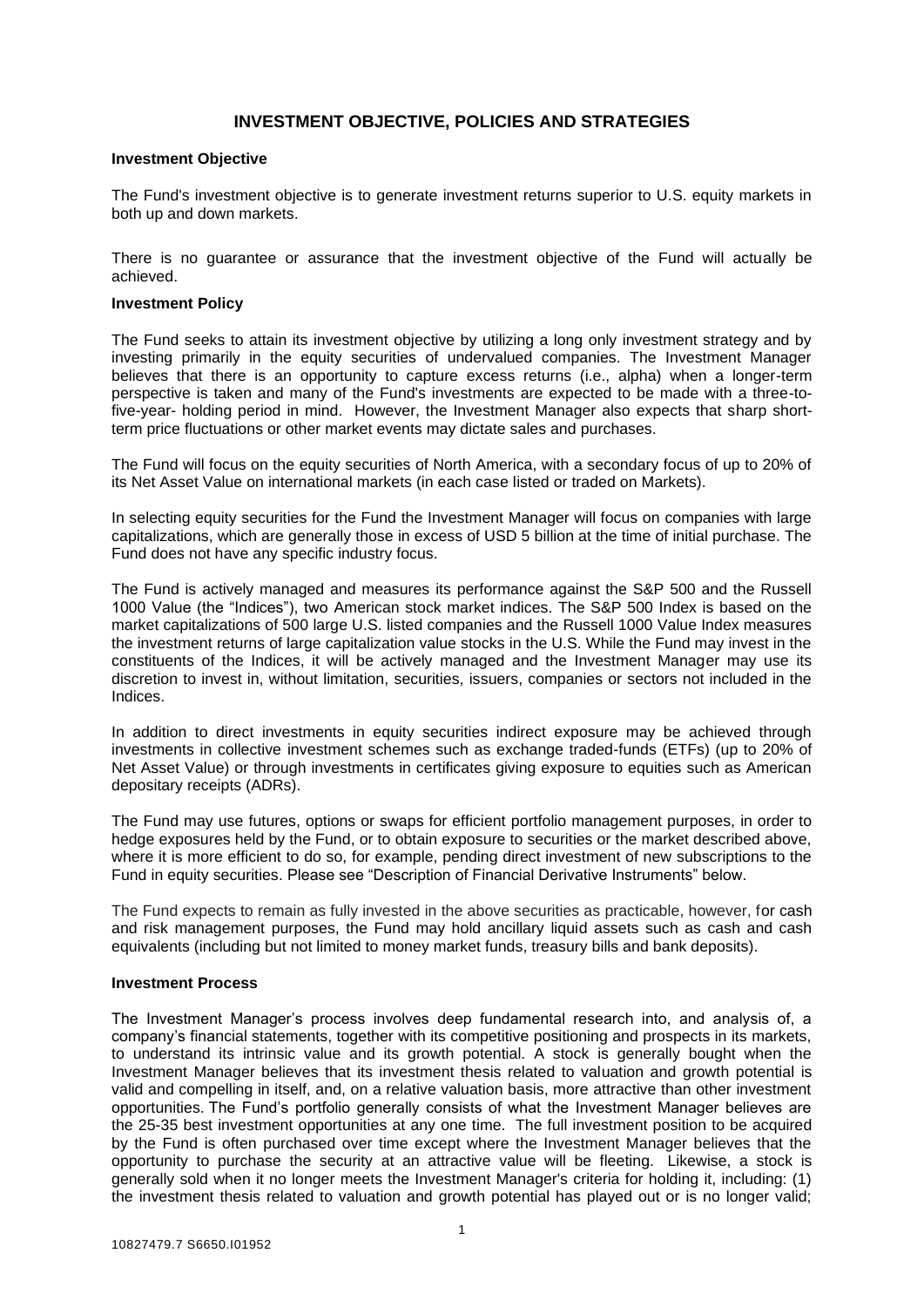and/or (2) a new investment opportunity meeting the Investment Manager's criteria offers a better relative risk/reward.

Investing in securities involves risk of loss that Shareholders should be prepared to bear. The Investment Manager considers this risk of loss in its investment decision making process to include the likelihood that events occur which lead to a permanent loss of client capital.

A basic tenet of the Investment Manager's risk management approach is: "risk is greatest when agreement is greatest." The Investment Manager seeks to avoid higher expectation stocks where the perceived future opportunity has largely been discounted and seeks stocks where the Investment Manager believes it has a differentiated view with the goal of allowing for significant upside over time while limiting the potential for permanent impairment.

The Investment Manager's primary focus is on "fundamental" risk versus "price" risk. The Investment Manager monitors the portfolio companies the Fund is invested in on an ongoing basis to maintain a high degree of confidence in their fundamental strength. Therefore, the Investment Manager is willing to be patient through periods of stock price volatility if the Investment Manager continues to maintain confidence in the fundamental characteristics and long-term investment opportunity of a particular company.

The Investment Manager's valuation discipline and focus on strong and durable businesses with sound balance sheets is expected to provide what the Investment Manager considers to be fundamental risk protection.

#### **Sustainable investment**

For the purposes of Article 6 of SFDR, the Investment Manager takes into account environmental, social and governance ("ESG") risks that may have a material impact on the long-term viability of portfolio companies and resulting shareholder value. The Investment Manager examines all portfolio positions through its own internal ESG analysis, which is augmented by input from various third-party providers, such as SASB and MSCI ESG Ratings, to identify critical areas that may present future sustainability risks and warrant further monitoring and engagement with managements. At this time, the Investment Manager has determined that sustainability risks are being monitored and the Investment Manager believes not likely to have a material impact on the returns of the Fund. The Investment Manager's approach to ESG considerations may evolve and develop over time, including due to a refinement of investment decision-making processes to address ESG factors and risks, or due to legal and regulatory developments.

Neither the Manager nor the Investment Manager considers the principal adverse impacts on sustainability factors at the Fund level with reference to a sustainability due diligence policy, as contemplated by SFDR, as there are still a number of uncertainties regarding this obligation, in particular because the relevant regulatory technical standards have not yet been finalized by the European authorities.

The investments underlying the Fund do not take into account the EU criteria for environmentally sustainable economic activities.

"SFDR" means Regulation (EU) 2019/2088 of the European Parliament and of the Council of 27 November 2019 on sustainability-related disclosures in the financial services sector.

#### **Other Efficient Portfolio Management Techniques**

The Fund may also use currency forwards to hedge currency risk and enter into securities lending agreements for efficient portfolio management purposes as more particularly set out in the Prospectus under the heading *Efficient Portfolio Management*.

## **Exposure to Securities Financing Transactions**

The Fund's exposure to stock-lending transactions and total return swaps is as set out below (in each case as a percentage of Net Asset Value):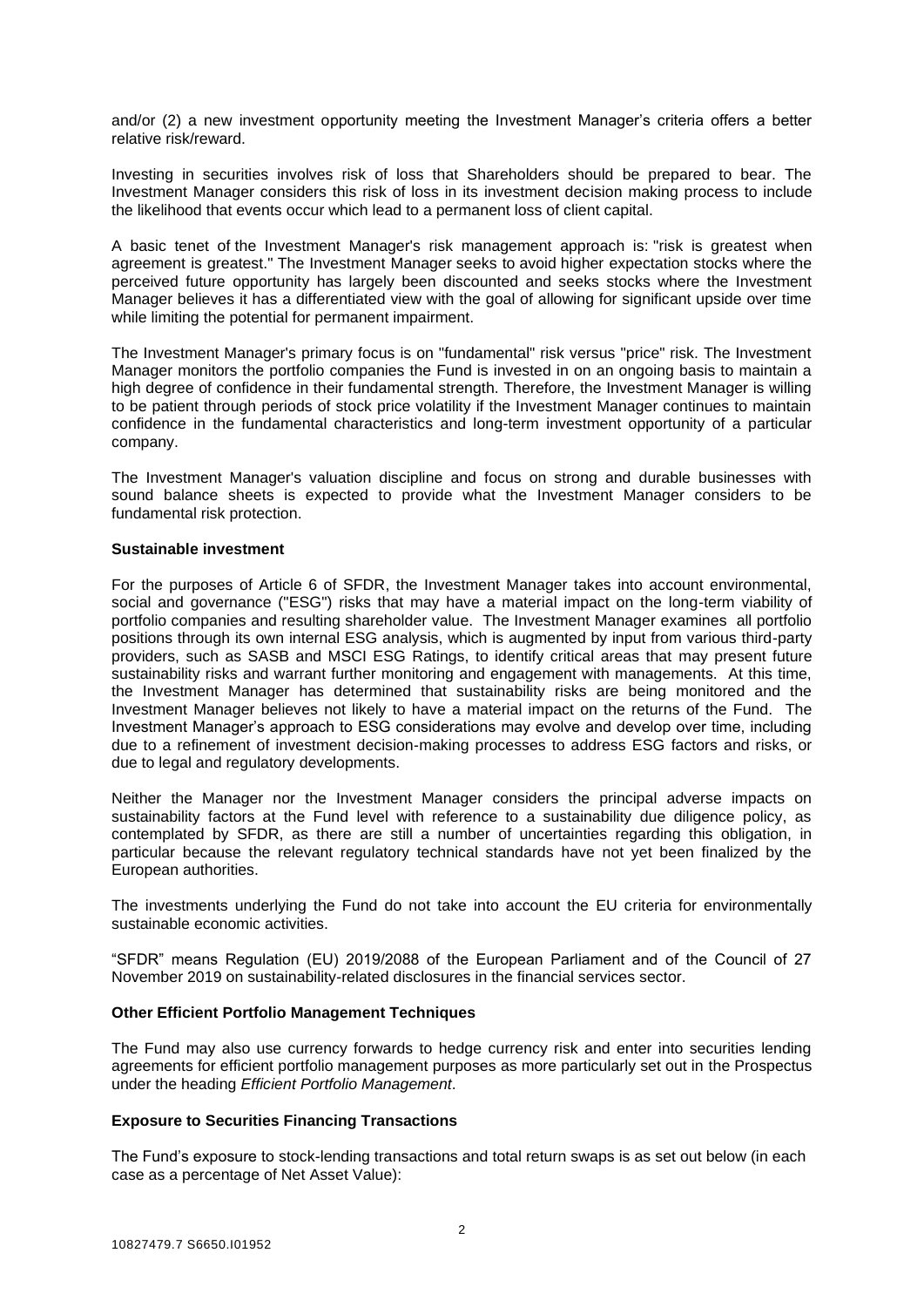|                              | <b>Expected</b> | <b>Maximum</b> |
|------------------------------|-----------------|----------------|
| Stock lending                | $0 - 20%$       | 100%           |
| <b>Total Return</b><br>Swaps | $0 - 20%$       | 100%           |

The Approved Counterparties to such swap transactions are banks, investment firms or other Relevant Institutions, authorized in an EEA Member State or authorized as part of a group issued with a bank holding company license from the Federal Reserve of the United States of America where that group company is subject to bank holding company consolidated supervision by that Federal Reserve. Where an Approved Counterparty, which is not a Relevant Institution, was subject to a credit rating by an agency registered and supervised by ESMA, that rating shall be taken into account by the Fund in the credit assessment process and where such a counterparty is downgraded to A-2 or below (or comparable rating) by that credit rating agency, this shall result in a new credit assessment being conducted of the counterparty by the Fund without delay. The Approved Counterparty has no discretion over the composition or management of the Fund. The risks of the Approved Counterparty defaulting on its obligations under the swap and its effect on investor returns are described herein and in the Prospectus –"Risk Factors – Use of Derivatives". The Approval of the Approved Counterparty will not be required in relation to any investment transaction made in respect of the Fund.

The Approved Counterparty may provide collateral to the Fund in cash in accordance with the requirements of the Central Bank Regulations, in order to ensure that the Fund's risk exposure to the Approved Counterparty does not exceed the counterparty exposure limits set out in the Regulations. All collateral must comply with the criteria described in the section of the Prospectus entitled "Permitted Financial Derivative Instruments (FDIs)". All collateral received under any swap entered into by the Fund will comply with the collateral provisions set out in the Prospectus. All of the revenue generated by the swaps will be returned to the Fund. All costs and fees of the counterparty, in relation to any such swap will be payable at normal commercial terms. No counterparty is a related party to the Investment Manager.

#### **Description of Financial Derivative Instruments**

#### *Futures*

Futures contracts are agreements to buy or sell a fixed amount of an index, equity or currency at a fixed date in the future. Futures contracts are exchange-traded instruments and their dealing is subject to the rules of the exchanges on which they are dealt. Futures transactions are effected through a clearinghouse associated with the exchange on which the contracts are traded. No money is paid or received on the purchase or sale of a future. Upon entering into a futures transaction, the purchaser is required to deposit an initial margin payment for the futures commission merchant (the "futures broker"). The initial margin payment will be deposited with the custodian bank in an account, registered in the futures broker's name, that the futures broker can gain access to only under specified conditions. As a future is marked-to-market (that is, its value on the books is changed to reflect changes in its market value), subsequent margin payments, called variation margin, will be paid to or from the futures broker daily. At any time prior to expiration of the future, the purchaser may elect to close out its position, at which time a final determination of variation margin is made and any cash in the margin account must be paid or released. The purchaser then realises any loss or gain on the futures transaction for tax purposes.

#### *Index Futures*

Index futures are based on the value of the basket of securities that comprise an index. These contracts obligate the buyer or seller to pay cash to settle the futures transaction, based on the fluctuation of the index's value in response to the change in the relative values of the underlying securities that are included in the index over the term of the contract. No delivery of the underlying securities is made to settle the futures contract. The buyer or seller of an index future is obligated to pay cash to settle the transaction, based on the fluctuation of the index's value in response to the changes in the relative values of the underlying securities that are included in the index over the term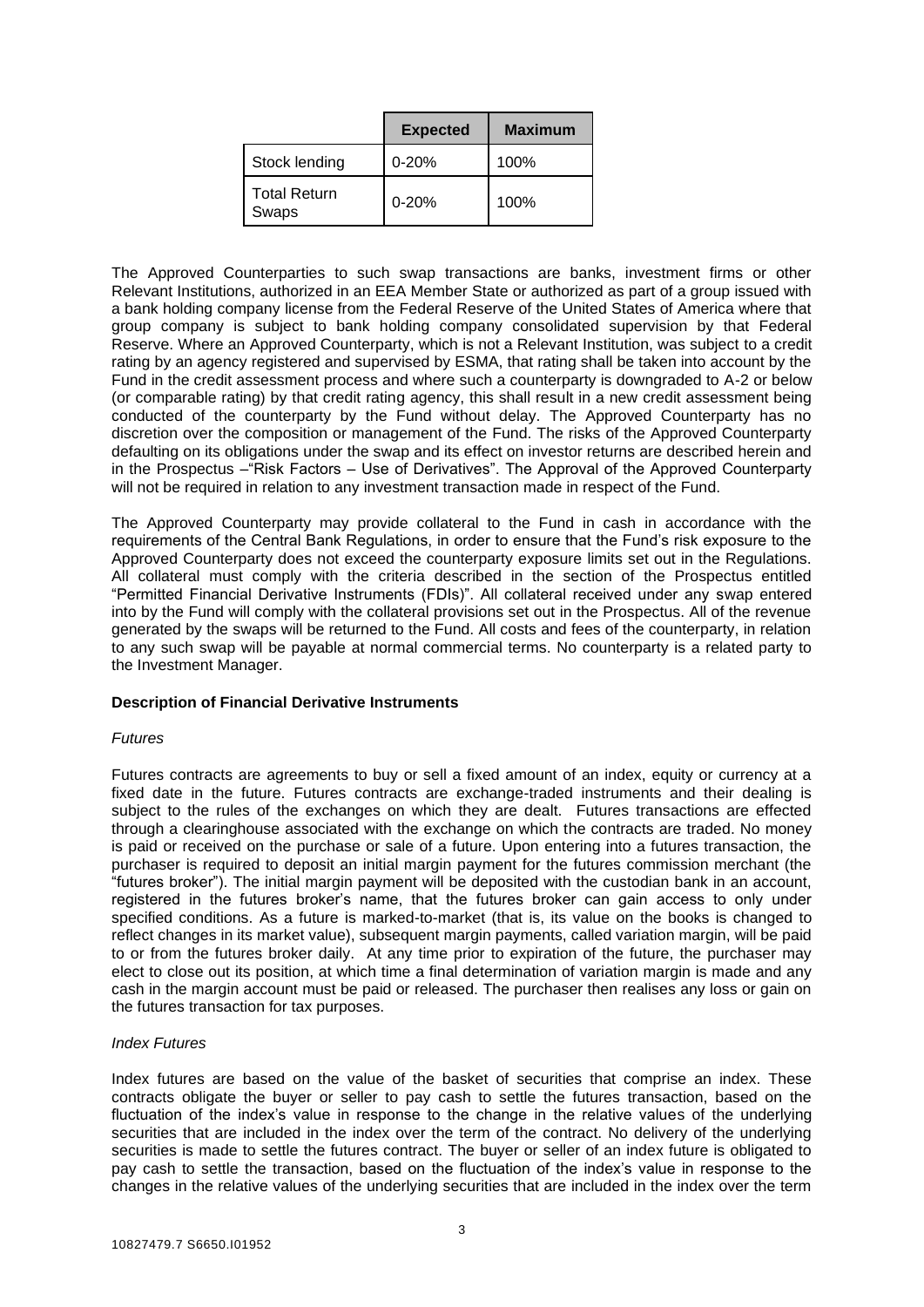of the contract. Either party may also settle the transaction by entering into an offsetting contract. An index cannot be purchased or sold directly.

#### *Currency Forwards*

A forward is an obligation to purchase or sell a specific asset at a future date at a price set at the time of the contract. The Fund may buy and sell currencies on a forward basis to reduce the risks of adverse changes in exchange rates.

#### *Options*

A call option gives the buyer the right, but not the obligation, to purchase an underlying asset at a specified (strike) price. A put option gives the buyer the right, but not the obligation, to sell an underlying asset at a specified price. The Fund may buy and sell call and put options on financial indices, currencies and securities. Options may be traded on a securities or futures exchange or overthe-counter.

#### *Swap Agreements*

Swap agreements are derivative products in which two parties agree to exchange payment streams that may be calculated in relation to a rate, index, instrument, or certain securities and a particular "notional amount" and which may embed an agreed fee or rate of return for the counterparty. Swaps may be structured to include exposure to a variety of different types of investments or market factors. Depending on their structure, swaps may increase or decrease the Fund's exposure to equity securities, foreign currency values or other factors such as security prices or baskets of securities, and may increase or decrease the overall volatility of the Fund's portfolio. Swap agreements can take many different forms and are known by a variety of names, including total return swaps and currency swaps.

#### *Total Return Swaps*

The Fund may enter into "total return swaps" with a counterparty that are intended to replicate direct investments in securities. Under the terms of a total return swap, the counterparty will generally be required to make periodic payments to the Fund which reflect the return the Fund would have received if it owned the underlying security directly. In exchange, the Fund generally will be required to make corresponding payments that are based on a standard index (like LIBOR). Under any such accrual method, the income of the Fund receives and the expenses it incurs in a particular year may not match the income and deductions accrued. The status of notional principal contracts and their treatment under the tax law is complex. Prospective investors should consult their tax advisors regarding the issues relating to the accrual of income and deductions for the total return swaps to which the Fund is a party.

#### **Leverage of the Fund**

Where the Fund uses FDI, the Investment Manager will employ a risk management process in respect of the Fund, submitted to the Central Bank, to enable it to accurately monitor, measure and manage, the global exposure from FDIs ("global exposure") which the Fund gains. The Fund will only employ FDI that are covered by the risk management process, as amended from time to time. The Fund will not utilise FDI until such time as a risk management process, providing for such FDI has been submitted to the Central Bank. In the event of the Fund proposing to use additional types of FDI, the risk management process and this Supplement will be amended to reflect this intention and the Fund will not utilise such FDI until such time as the risk management process providing for its use has been prepared and submitted to the Central Bank in accordance with the Central Bank requirements.

The Investment Manager will use the commitment approach to calculate its global exposure. In no circumstances will the global exposure of the Fund exceed 100% of its Net Asset Value.

#### *Lending of Securities*

The Fund may lend its securities to brokers, dealers and other financial institutions needing to borrow securities to complete certain transactions. The Fund continues to be entitled to payments of amounts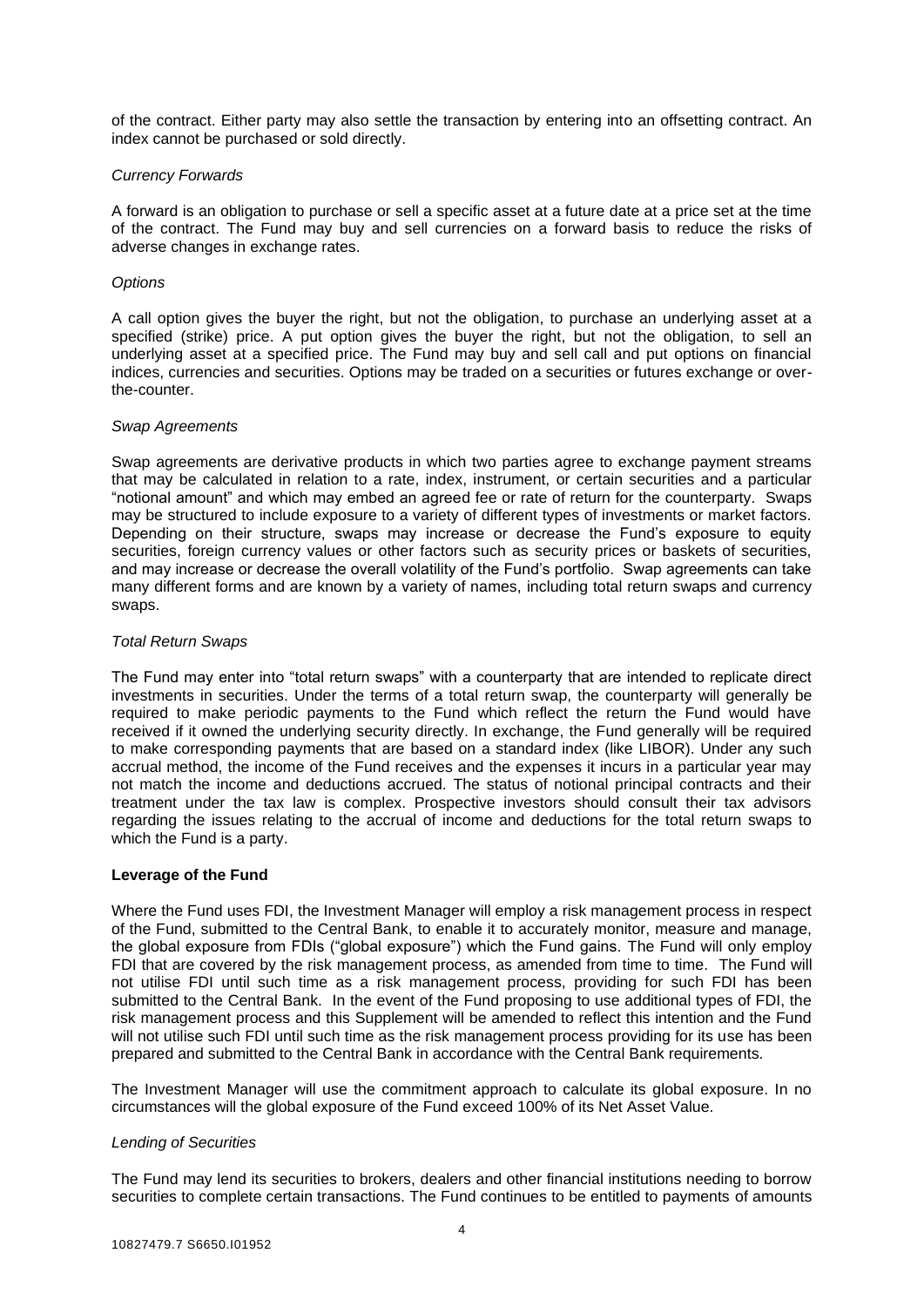equal to the interest, dividends or other distributions payable in respect of the loaned securities, which affords the Fund an opportunity to earn interest on the amount of the loan and on the loaned securities collateral. In connection with any such transaction, the Fund will receive collateral that will be marked to market on a daily basis and maintained at all times in an equal amount or exceeding 100% of the current market value of the loaned securities at all times. However, the Fund might experience loss if the institution with which the Fund has engaged in a portfolio loan transaction breaches its agreement with the Fund. This may occur if the counterparty were to default at a time when the value of securities lent increased. In this case it is possible that the collateral held by the Fund would not cover the value of securities lost.

**The Fund will, on request, provide supplementary information to Shareholders relating to the risk management methods employed, including the quantitative limits that are applied and any recent developments in the risk and yield characteristics of the main categories of investments.** 

# **PROFILE OF A TYPICAL INVESTOR**

The ICAV has been established for the purpose of investing in transferable securities in accordance with the UCITS Regulations. The typical investors of the Fund are expected to be institutional and retail investors seeking returns superior to U.S. equity markets in both up and down markets.

## **INVESTMENT RESTRICTIONS**

The general investment restrictions set out under the heading Investment Restrictions in the Prospectus are deemed to apply at the time of purchase of the Investments. If such limits are exceeded for reasons beyond the control of the ICAV, or as a result of the exercise of subscription rights, the ICAV must adopt, as a priority objective, the remedying of the situation, taking due account of the interests of Shareholders.

# **BORROWING**

In accordance with the general provisions set out in the Prospectus under the heading Borrowing and Lending Powers, the Fund may borrow up to 10% of its total Net Asset Value on a temporary basis and not for speculative purposes.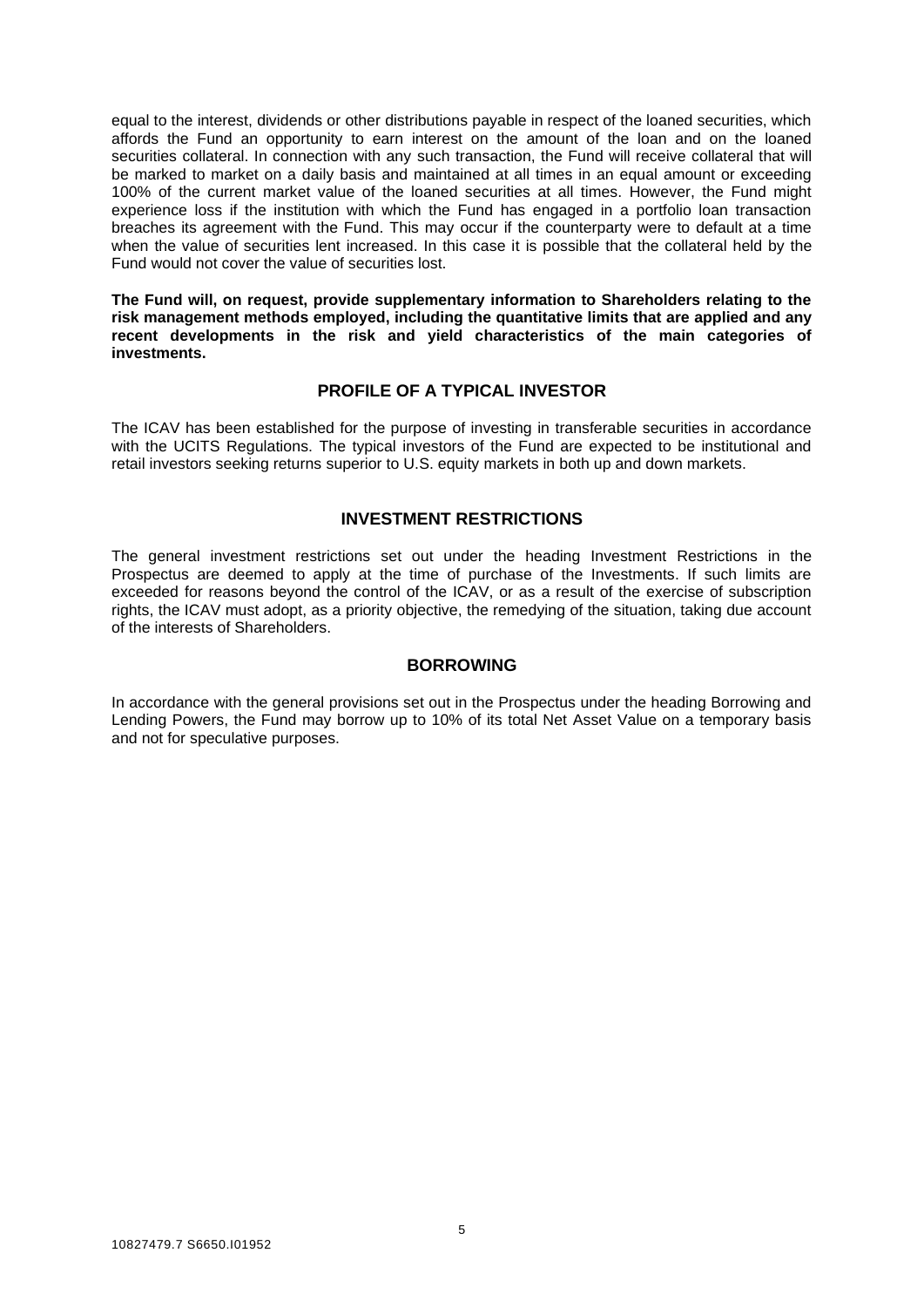#### **RISK FACTORS**

Investment in the Fund carries with it a degree of risk including, but not limited to, the risks described in the "Risk Factors" section of the Prospectus. These investment risks are not purported to be exhaustive and potential investors should review the Prospectus and this Supplement carefully and consult with their professional advisers before making an application for Shares. There can be no assurance that the Fund will achieve its investment objective. The following additional risks apply to the Fund:

**The value of investments and income from them can go down as well as up (this may partly be the result of exchange rate fluctuations in investments which have an exposure to foreign currencies) and investors may not get back the full amount invested. An investment in the Fund should not constitute a substantial proportion of an investment portfolio and may not be appropriate for all investors.** 

#### **Limited Operating History; No Reliance on Past Performance**

The Fund has a limited operating history upon which prospective investors can evaluate its likely performance. The past investment performance of the Investment Manager should not be construed as an indication of the future results of the Investment Manager and its affiliates or the Fund. The results of other investment funds formed and accounts managed by the Investment Manager, currently or in the past, which have or have had investment policies that are different from or similar to the investment policies of the Fund, are not indicative of the results that the Fund may achieve. The Fund will make investments in different portfolios of securities. Accordingly, the Fund's results may differ from and are independent of the results previously obtained by the Investment Manager and those investment funds and accounts. Further, the Fund and its method of operation may differ in several respects from other investment vehicles or accounts managed by the Investment Manager; e.g., there are different investment and return objectives and investment allocation strategies and, in certain cases, investment techniques.

**The Fund will, on request, provide supplementary information to Shareholders relating to the risk management methods employed, including the quantitative limits that are applied and any recent developments in the risk and yield characteristics of the main categories of investments.**

#### **Sustainability Risk**

A sustainability risk means an environmental, social, or governance event or condition, that, if it occurs, could potentially or actually cause a material negative impact on the value of the Fund's investment. Depending on the circumstances, examples of sustainability risks can include physical environmental risks, climate change transition risks, supply chain disruptions, improper labor practices, lack of board diversity and corruption. Sustainability risks can either represent a risk of their own or have an impact on other risks and may contribute significantly to risks, such as market risks, operational risks, liquidity risks or counterparty risks. A sustainability risk could materialize as the occurrence of an ESG event or condition causing a material negative impact on the value of one or several investments and thus negatively affecting the returns of the Fund. Sustainability risks can lead to a significant deterioration in the financial profile, profitability or reputation of an underlying investment and thus may materially impact its market price or liquidity. The impact of sustainability risks on an investment may only emerge over the medium to long term and investment decisions may be made on that basis, with the result that other investments may prove more profitable in the shorter term. Further, sustainability risks may not be realized in the manner or to the extent anticipated by the Investment Manager with the result that investments made on an assumption of the applicability of sustainability risks may not perform as well as expected. To the extent that a sustainability risk occurs, or occurs in a manner that is not anticipated by the Investment Manager, there may be a sudden, material negative impact on the value of an investment and hence on the Net Asset Value of the Fund. Such negative impact may result in an entire loss of value of the relevant investment(s) and may have an equivalent negative impact on the Net Asset Value of the Fund.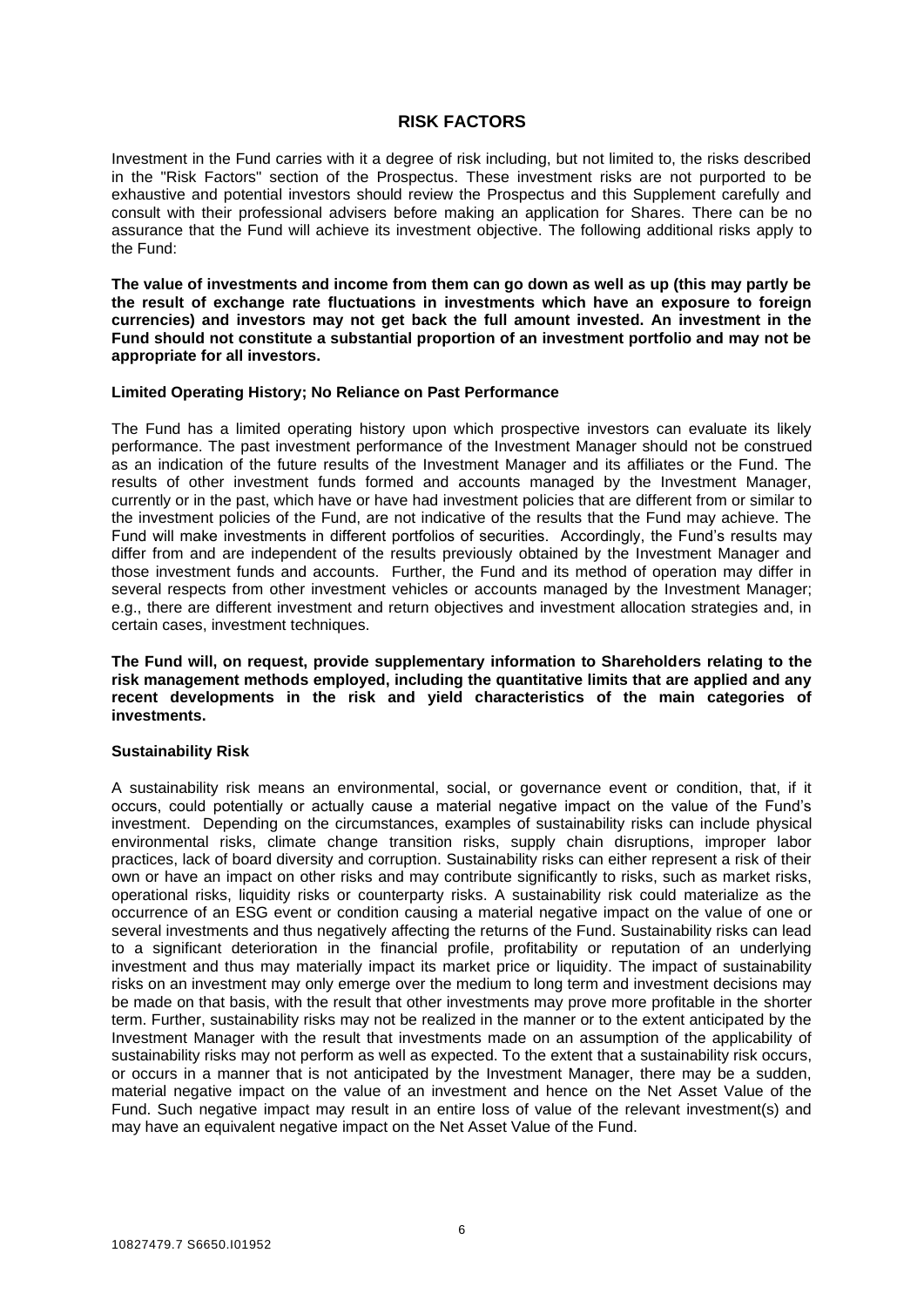Applying ESG criteria to the investment process may exclude securities of certain issuers for nonfinancial reasons and, therefore, may forgo some market opportunities available to other funds that do not use ESG or sustainability criteria.

ESG information from third-party data providers may be incomplete, inaccurate or unavailable, which may adversely impact the Fund placing reliance on such data for the purposes of assessing the sustainability risks of a security.

#### **Class Currency Hedge Risk**

In the case of the Hedged Classes, it is intended to hedge the foreign currency exposure of such Classes into the Base Currency.

Investors should be aware that this strategy may substantially limit Shareholders of the relevant Hedged Class from benefiting if the Class currency falls against the Base Currency of the Fund. In such circumstances, Shareholders of the Hedged Class may be exposed to fluctuations in the Net Asset Value per Share reflecting the gains/loss on and the costs of the relevant financial instruments used to implement the hedging strategy.

Although hedging strategies may not necessarily be used in relation to each Class within the Fund, the financial instruments used to implement such strategies shall be assets/liabilities of the Fund as a whole. However, the gains/losses on and the costs of the relevant financial instruments will accrue solely to the relevant Hedged Class.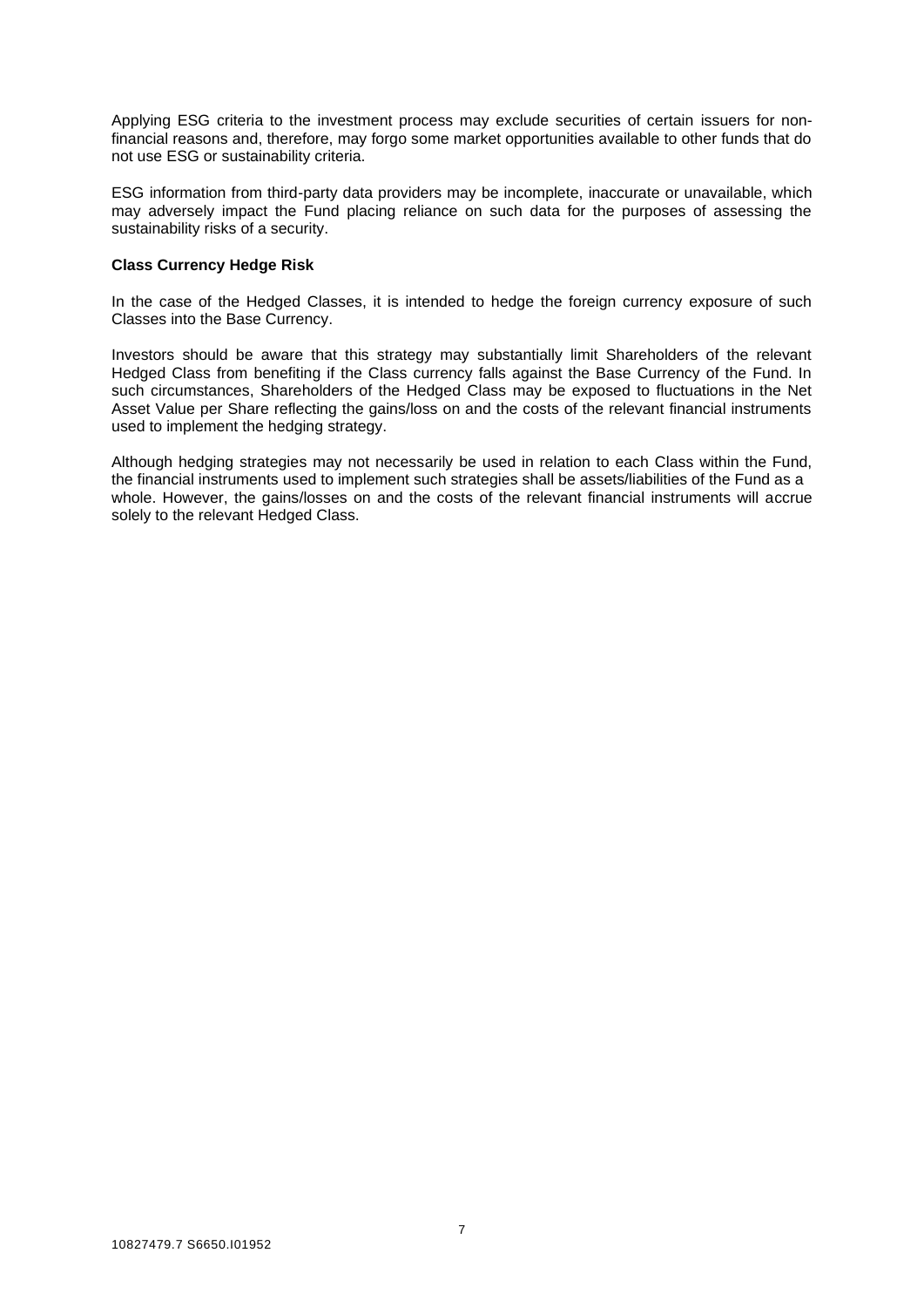#### **DIVIDEND POLICY**

"Accumulating Class of Shares" are Class of Shares which have "ACC" in their names.

"Distributing Class of Shares" are Class of Shares which have "DIST" in their names

The Directors do not currently intend to declare any dividends in respect of the Accumulating Class of Shares. Accordingly, net investment income on the Fund's investments attributable to the Accumulating Class of Shares is expected to be retained by the Fund, which will result in an increase in the Net Asset Value per Share of the Class of Shares.

In relation to the Distributing Class of Shares, the Directors may declare a dividend in respect of these share classes such that substantially all of the net income relating to such Shares shall be distributed on an annual basis. Such dividends shall be paid to Shareholders in accordance with the terms of the Prospectus as set out in the section entitled "Dividend Policy". Where dividends are declared, payments of such dividends are expected to be made to Shareholders within 15 Business Days of 31 January, as appropriate.

If the dividend policy of a Class should change, full details will be provided in an updated Supplement and all Shareholders will be notified in advance.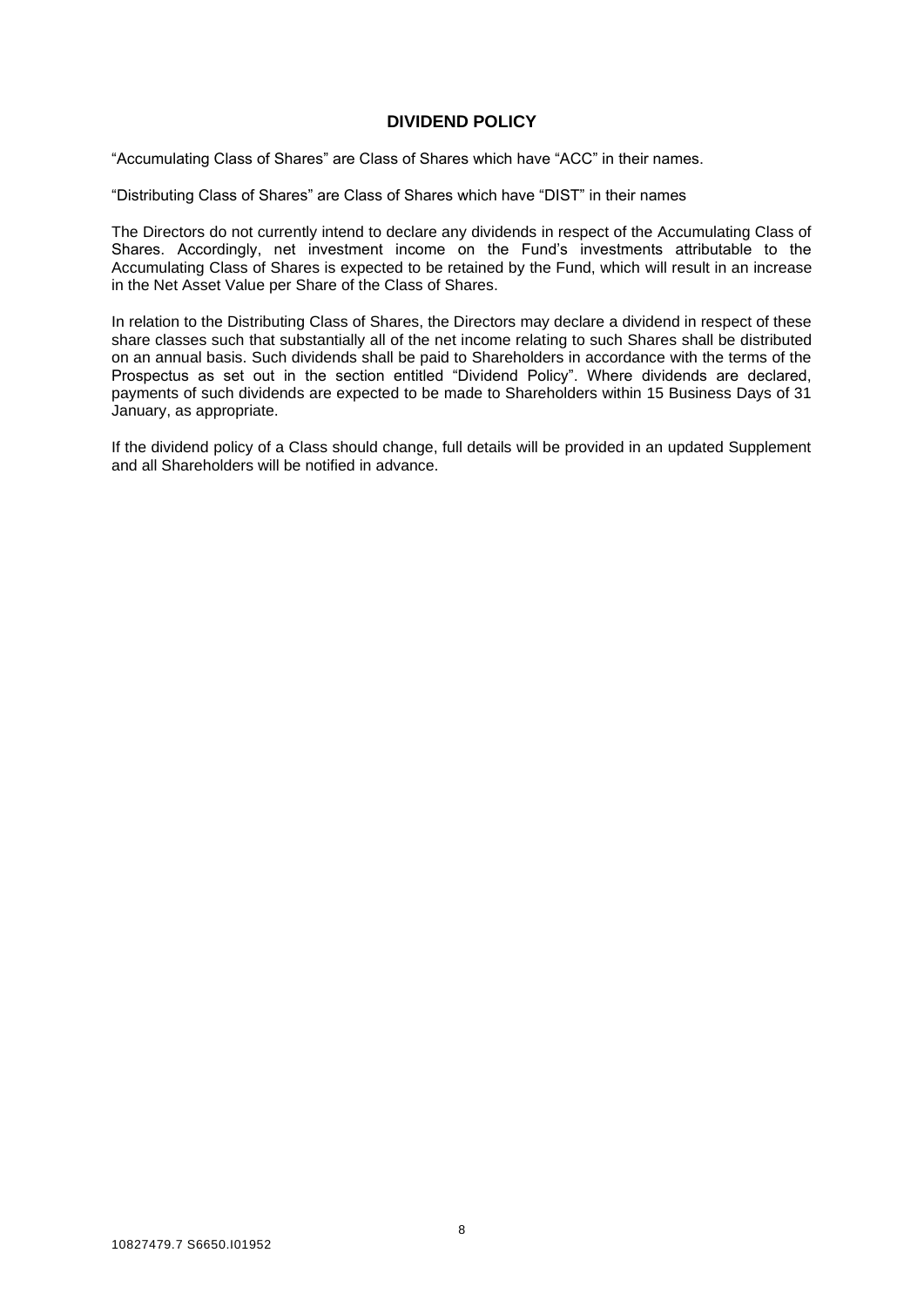#### **INVESTMENT MANAGER**

The ICAV has appointed Eagle Capital Management, L.L.C. as Investment Manager to the Fund (the "**Investment Manager**"). The Investment Manager is a corporation incorporated under the laws of New Jersey with its principal office at 499 Park Ave., 17th Fl, New York, NY 10022, USA. The Investment Manager is registered as an investment adviser under the U.S. Investment Advisers Act of 1940. As of June 30, 2020, the Investment Manager had approximately USD 28 billion in assets under management.

The Investment Manager is responsible for the discretionary investment activities and also provides management support services to the Fund.

The Investment Management Agreement dated 29 August 2019 between the ICAV and the Investment Manager provides that the appointment of the Investment Manager will continue unless and until terminated by the Investment Manager giving the ICAV not less than 90 days' written notice or by the ICAV upon the expiration of 180 days' notice given to the Investment Manager. However, in certain circumstances, as set out in the Investment Management Agreement, the Investment Management Agreement may be terminated forthwith by notice in writing by either party to the other. The Investment Management Agreement contains certain indemnities payable out of the assets of the relevant Fund in favour of the Investment Manager which are restricted to exclude matters resulting from the fraud, wilful default or gross negligence of the Investment Manager in the performance or non-performance of its obligations and duties.

The Investment Management Agreement contains limited recourse provisions under which the recourse against the ICAV of the Investment Manager in respect of any claims arising under or in relation to the Investment Management Agreement is expressed to be limited to the Fund established in respect of the Shares to which such claims relate.

In placing orders with brokers and dealers to make purchases and sales for the Fund, the Investment Manager will seek to obtain best execution for the Fund. In determining what constitutes best execution, the Investment Manager may consider factors it deems relevant, including, but not limited to, the ability to match up natural order flow; the ability to control anonymity, timing or price limits; the quality of the back office; commission rates; use of automation; and / or the ability to provide information relating to the particular transaction or security. The Investment Manager may consider the brokerage and research services, (as those terms are defined in Section 28(e) of the Securities Exchange Act of 1934 of the United States, as amended) provided to the Investment Manager or its affiliates. Information and research services furnished by brokers or dealers through which or with which a Fund effects securities transactions may be used by the Investment Manager in advising other funds or accounts and, conversely, information and research services furnished to the Investment manager by brokers or dealers in connection with other funds or accounts that it advises may be used in advising a Fund. The Investment Manager may cause the Fund to pay a brokerage commission that is higher than may be charged by another member of an exchange, broker, or dealer, if it determines in good faith that such amount of commission was reasonable in relation to the value of the brokerage and research services provided by such member, broker, or dealer, viewed in terms of either that particular transaction or its overall responsibilities with respect to the Fund and / or other accounts over which the Investment Manager or its affiliates exercise investment discretion. Any soft commission arrangements will be disclosed in the periodic reports of the Fund.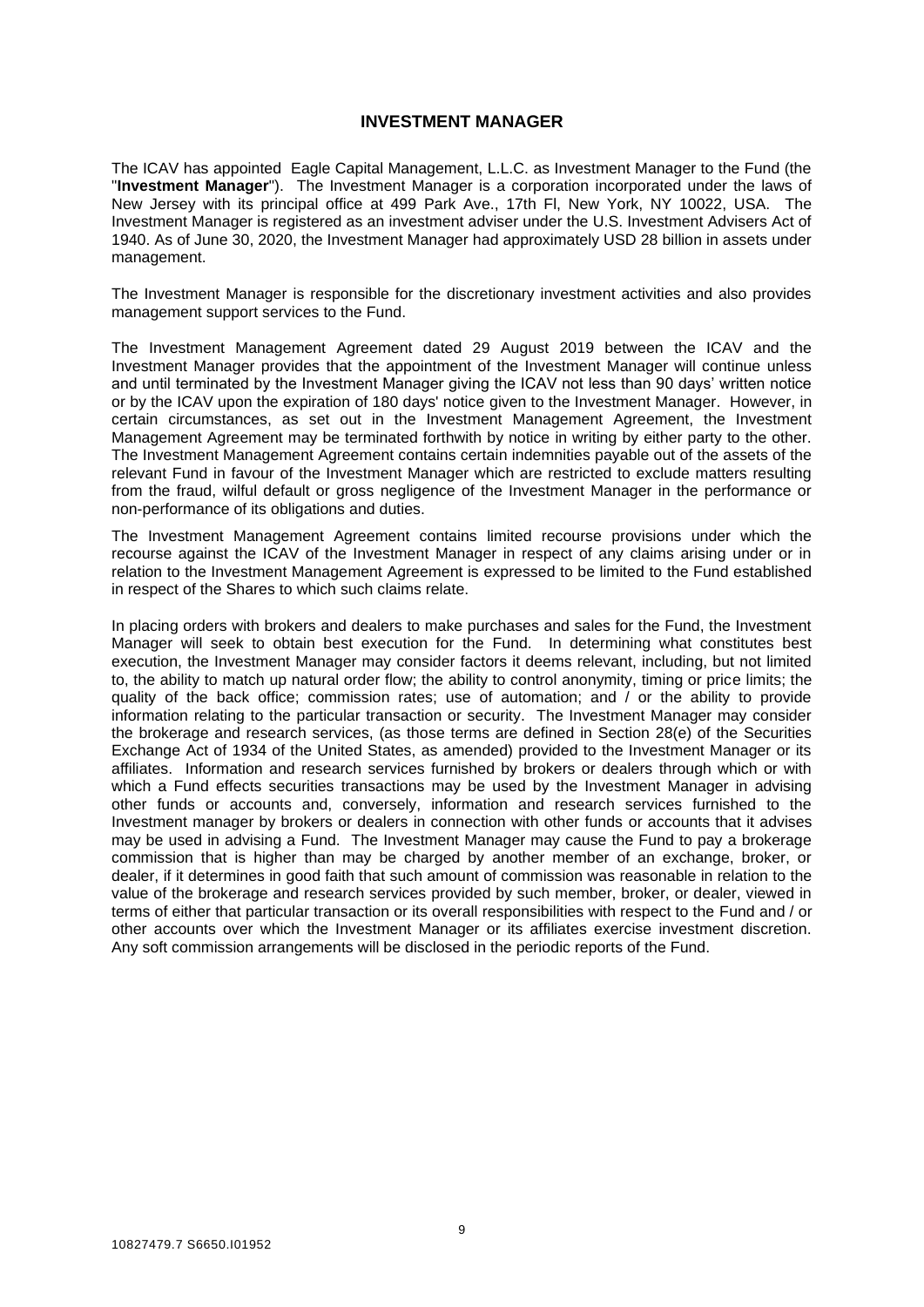# **KEY INFORMATION FOR SUBSCRIBING AND REDEEMING**

## **Classes**

| <b>Classes</b>                                                                                                                         | <b>Currency</b> | <b>Minimum Initial</b><br><b>Subscription</b> | <b>Accumulating/Distributing</b> | Hedged    |
|----------------------------------------------------------------------------------------------------------------------------------------|-----------------|-----------------------------------------------|----------------------------------|-----------|
| <b>Eagle Capital</b><br><b>US Equity Value</b><br><b>Fund</b><br><b>Founders USD</b><br><b>Acc Class</b>                               | <b>USD</b>      | 5,000,000                                     | <b>ACC</b>                       | <b>No</b> |
| <b>Eagle Capital US</b><br><b>Equity Value</b><br><b>Fund</b><br><b>Founders R USD</b><br><b>Acc Class</b>                             | <b>USD</b>      | 5,000,000                                     | <b>ACC</b>                       | <b>No</b> |
| <b>Eagle Capital US</b><br><b>Equity Value</b><br><b>Fund Founders R</b><br><b>GBP Acc Class</b>                                       | <b>GBP</b>      | 5,000,000                                     | <b>ACC</b>                       | <b>No</b> |
| <b>Eagle Capital US</b><br><b>Equity Value</b><br><b>Fund</b><br><b>Founders R GBP</b><br>Hedged<br><b>Acc</b><br><b>Class</b>         | <b>GBP</b>      | 5,000,000                                     | <b>ACC</b>                       | Yes       |
| <b>Eagle Capital US</b><br><b>Equity Value</b><br><b>Fund</b><br><b>Founders R USD</b><br><b>Dist Class</b>                            | <b>USD</b>      | 5,000,000                                     | <b>DIST</b>                      | <b>No</b> |
| <b>Eagle Capital US</b><br><b>Equity Value</b><br><b>Fund</b><br><b>Founders R GBP</b><br><b>Dist Class</b>                            | <b>GBP</b>      | 5,000,000                                     | <b>DIST</b>                      | <b>No</b> |
| <b>Eagle Capital US</b><br><b>Equity Value</b><br><b>Fund</b><br><b>Founders R GBP</b><br><b>Hedged</b><br><b>Dist</b><br><b>Class</b> | <b>GBP</b>      | 5,000,000                                     | <b>DIST</b>                      | Yes       |
| <b>Eagle Capital US</b><br><b>Equity Value</b><br><b>Fund</b><br><b>Founders R EUR</b><br><b>Acc Class</b>                             | <b>EUR</b>      | 5,000,000                                     | <b>ACC</b>                       | <b>No</b> |
| <b>Eagle Capital</b><br><b>US Equity Value</b><br><b>Fund</b><br><b>Z USD Acc</b>                                                      | <b>USD</b>      | 250,000                                       | <b>ACC</b>                       | <b>No</b> |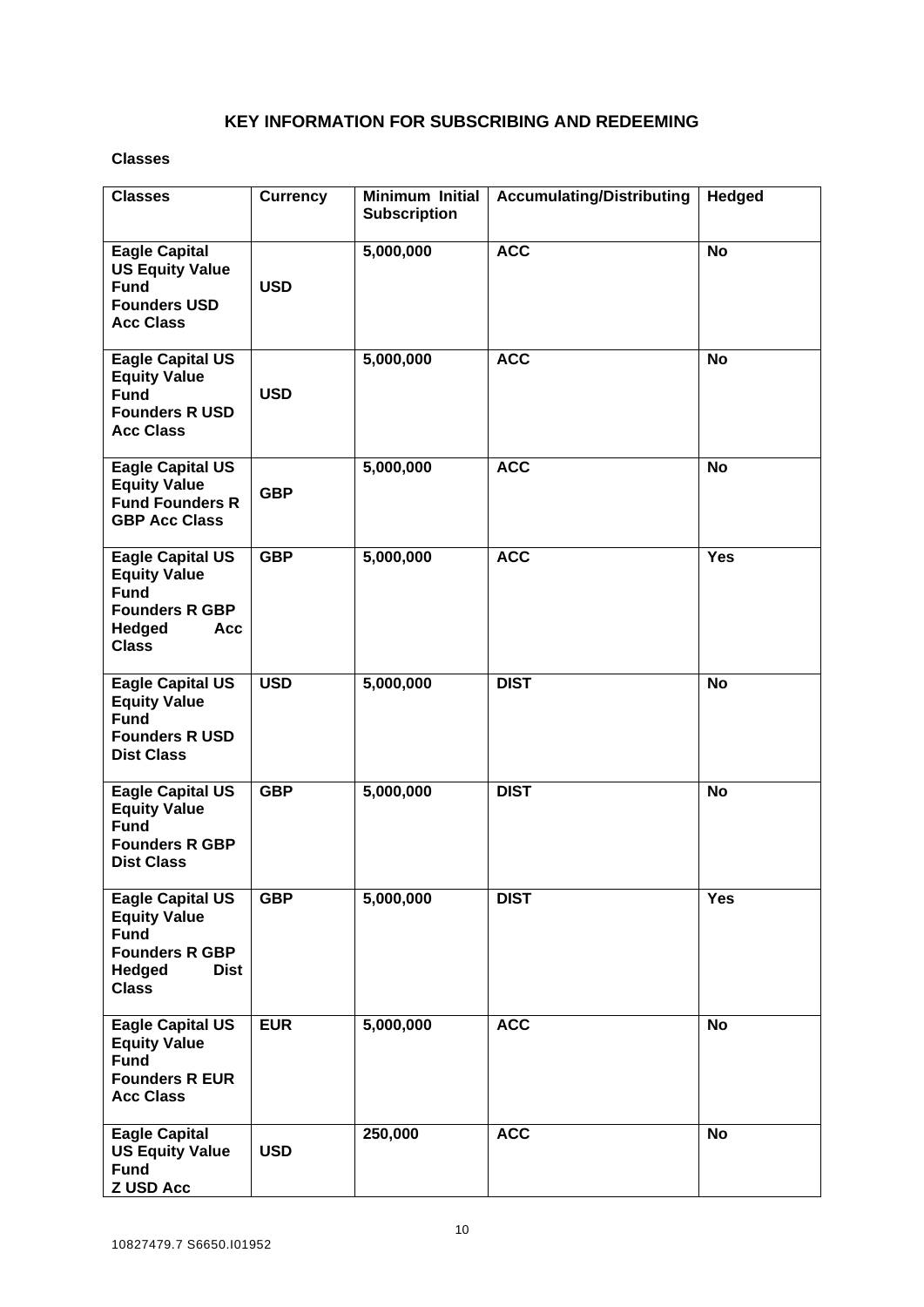| <b>Class</b>                                                                                             |            |         |             |            |
|----------------------------------------------------------------------------------------------------------|------------|---------|-------------|------------|
| <b>Eagle Capital</b><br><b>US Equity Value</b><br><b>Fund Z GBP Acc</b><br><b>Class</b>                  | <b>GBP</b> | 250,000 | <b>ACC</b>  | <b>No</b>  |
| <b>Eagle Capital US</b><br><b>Equity Value</b><br>Fund Z<br><b>GBP Hedged Acc</b><br><b>Class</b>        | <b>GBP</b> | 250,000 | <b>ACC</b>  | <b>Yes</b> |
| <b>Eagle Capital US</b><br><b>Equity Value</b><br>Fund Z<br><b>USD Dist Class</b>                        | <b>USD</b> | 250,000 | <b>DIST</b> | <b>No</b>  |
| <b>Eagle Capital US</b><br><b>Equity Value</b><br>Fund Z<br><b>GBP Dist Class</b>                        | <b>GBP</b> | 250,000 | <b>DIST</b> | <b>No</b>  |
| Eagle Capital US<br><b>Equity Value</b><br><b>Fund Z</b><br><b>GBP Hedged Dist</b><br><b>Class</b>       | <b>GBP</b> | 250,000 | <b>DIST</b> | <b>Yes</b> |
| <b>Eagle Capital US</b><br><b>Equity Value</b><br><b>Fund Z EUR Acc</b><br><b>Class</b>                  | <b>EUR</b> | 250,000 | <b>ACC</b>  | <b>No</b>  |
| <b>Eagle Capital US</b><br><b>Equity Value</b><br><b>Fund Z EUR</b><br><b>Hedged Acc</b><br><b>Class</b> | <b>EUR</b> | 250,000 | <b>ACC</b>  | <b>Yes</b> |
| <b>Eagle Capital US</b><br><b>Equity Value</b><br><b>Fund Z CHF Acc</b><br><b>Class</b>                  | <b>CHF</b> | 250,000 | <b>ACC</b>  | <b>No</b>  |
| <b>Eagle Capital US</b><br><b>Equity Value</b><br><b>Fund Z CHF</b><br><b>Hedged Acc</b><br><b>Class</b> | <b>CHF</b> | 250,000 | <b>ACC</b>  | Yes        |

The creation of further Share Classes, which may be hedged or non-hedged, must be notified to, and cleared, in advance with the Central Bank.

For the Classes of Shares which do not include "Hedged" in their name, the Fund does not enter into currency related transactions in order to hedge the currency exposure of the Classes denominated in a currency other than the Base Currency. Therefore, a currency conversion will take place on subscription, redemption, switching and distributions at prevailing exchange rates where the value of the share expressed in the Class currency will be subject to exchange rate risk in relation to the Base Currency. Investors should be aware that this may substantially limit investors from benefiting if the Base Currency of the Fund depreciates against the currencies in which the assets of the Fund are denominated.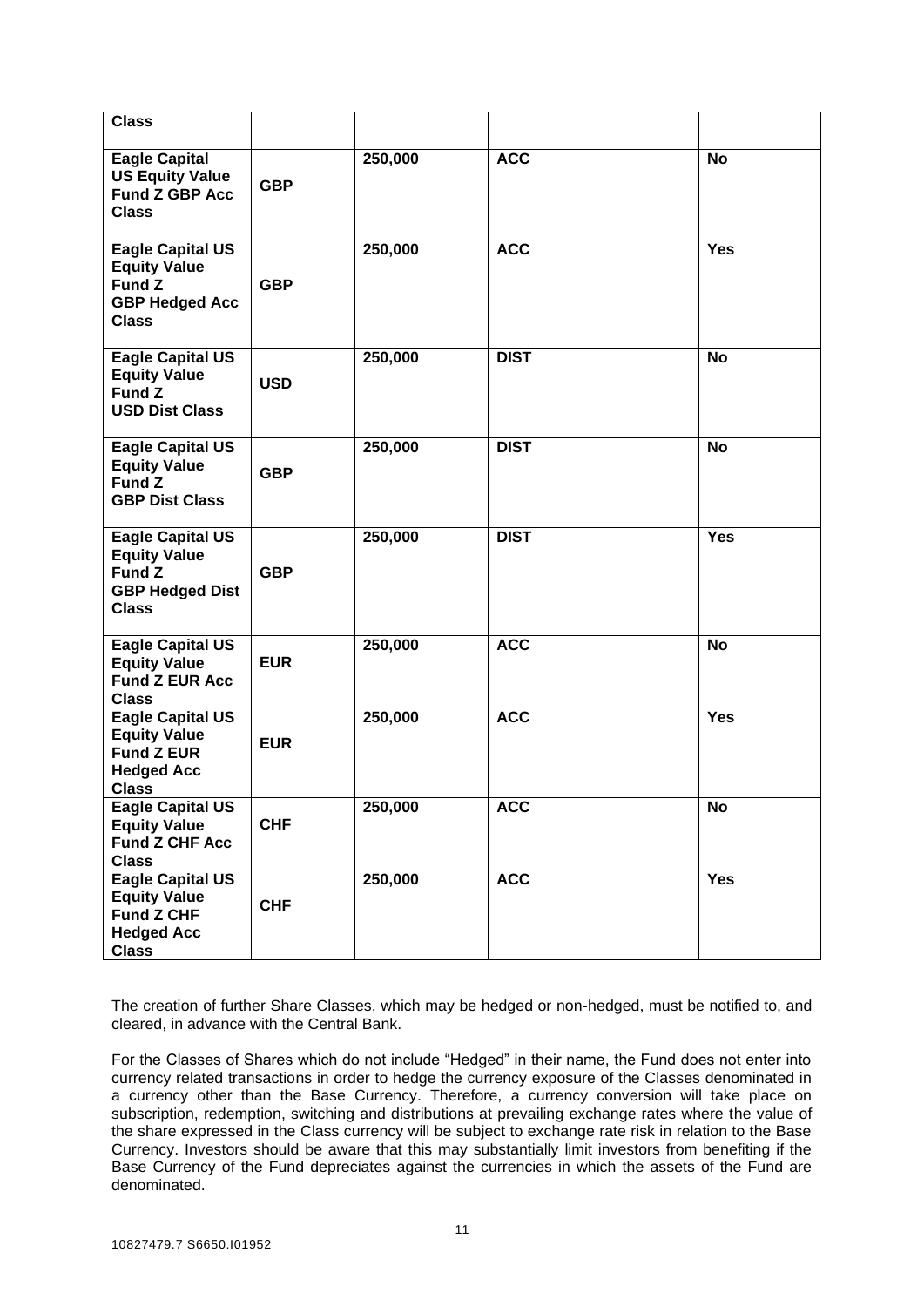For the Class of Shares which include "Hedged" in their names, the Fund enters into currency related transactions in order to hedge the currency exposure of the Classes denominated in a currency other than the Base Currency. Please refer to the above risk factor "Class Currency Hedge Risk" and to the section "Hedged Classes" of the Prospectus.

#### **Details of minimum investments**

The Classes are available to Shareholders who make an initial investment as disclosed in the table above or such other amounts as the Directors may from time to time determine. The Directors may, at their discretion, accept minimum initial investments which do not meet the relevant threshold.

#### **Base Currency**

USD.

#### **Initial Issue Price**

The Initial Issue Price will be 100 in relevant currency of the Share

#### **Initial Offer Period**

The Initial Offer Period for the Eagle Capital US Equity Value Fund Founders USD Acc Class Shares, Eagle Capital US Equity Value Fund Founders R USD Acc Class Shares, Eagle Capital US Equity Value Fund Founders R GBP Acc Class Shares, Eagle Capital US Equity Value Fund Founders R GBP Hedged Acc Class Shares, Eagle Capital US Equity Value Fund Founders R USD Dist Class Shares, Eagle Capital US Equity Value Fund Founders R GBP Dist Class Shares, Eagle Capital US Equity Value Fund Founders R GBP Hedged Dist Class Shares and Eagle Capital US Equity Value Fund Z GBP Acc Class Shares has now closed. These Shares are available for subscription at the Net Asset Value per Share on each Dealing Day.

The Initial Offer Period for Eagle Capital US Equity Value Fund Z USD Acc Class Shares, Eagle Capital US Equity Value Fund Z GBP Hedged Acc Class Shares, Eagle Capital US Equity Value Fund Z USD Dist Class Shares, Eagle Capital US Equity Value Fund Z GBP Dist Class Shares, Eagle Capital US Equity Value Fund Z GBP Hedged Dist Class Shares, Eagle Capital US Equity Value Fund Z EUR Acc Class Shares, Eagle Capital US Equity Value Fund Z EUR Hedged Acc Class Shares, Eagle Capital US Equity Value Fund Z CHF Acc Class Shares, Eagle Capital US Equity Value Fund Z CHF Hedged Acc Class Shares and Eagle Capital US Equity Value Fund Founders R EUR Acc Class Shares shall be the period from 9:00 am (Irish time) on 28 March 2022 and ending at 5:00 pm (Irish time) on 27 September 2022 or such shorter or longer period as any one Director may decide in accordance with the Central Bank's requirements. Following the close of the Initial Offer Period, these Shares will be available for subscription at the Net Asset Value per Share on each Dealing Day.

The Directors expect the Eagle Capital US Equity Value Fund Founders USD Acc Class Shares, Eagle Capital US Equity Value Fund Founders R USD Acc Class Shares, Eagle Capital US Equity Value Fund Founders R GBP Acc Class Shares, Eagle Capital US Equity Value Fund Founders R GBP Hedged Acc Class Shares, Eagle Capital US Equity Value Fund Founders R USD Dist Class Shares, Eagle Capital US Equity Value Fund Founders R GBP Dist Class Shares, Eagle Capital US Equity Value Fund Founders R GBP Hedged Dist Class Shares and Eagle Capital US Equity Value Fund Founders R EUR Acc Class Shares (the "**Founder Classes of Shares**") to be available for subscription until the first Dealing Day on which the aggregated sum of the Net Asset Values of the Founder Classes of Shares exceeds USD250,000,000. Applications for subscriptions to Founder Classes of Shares submitted on a Dealing Day following this date may be rejected in whole or in part, at their discretion by the Directors, or any other entity designated by them.

#### **Business Day**

Any day other than a Saturday or Sunday on which the New York Stock Exchange is open for business and banks are opened in Ireland (and in any other day as the Directors may determine, and notify in advance to Shareholders, to be relevant for the operations of the Fund).

#### **Dealing Day**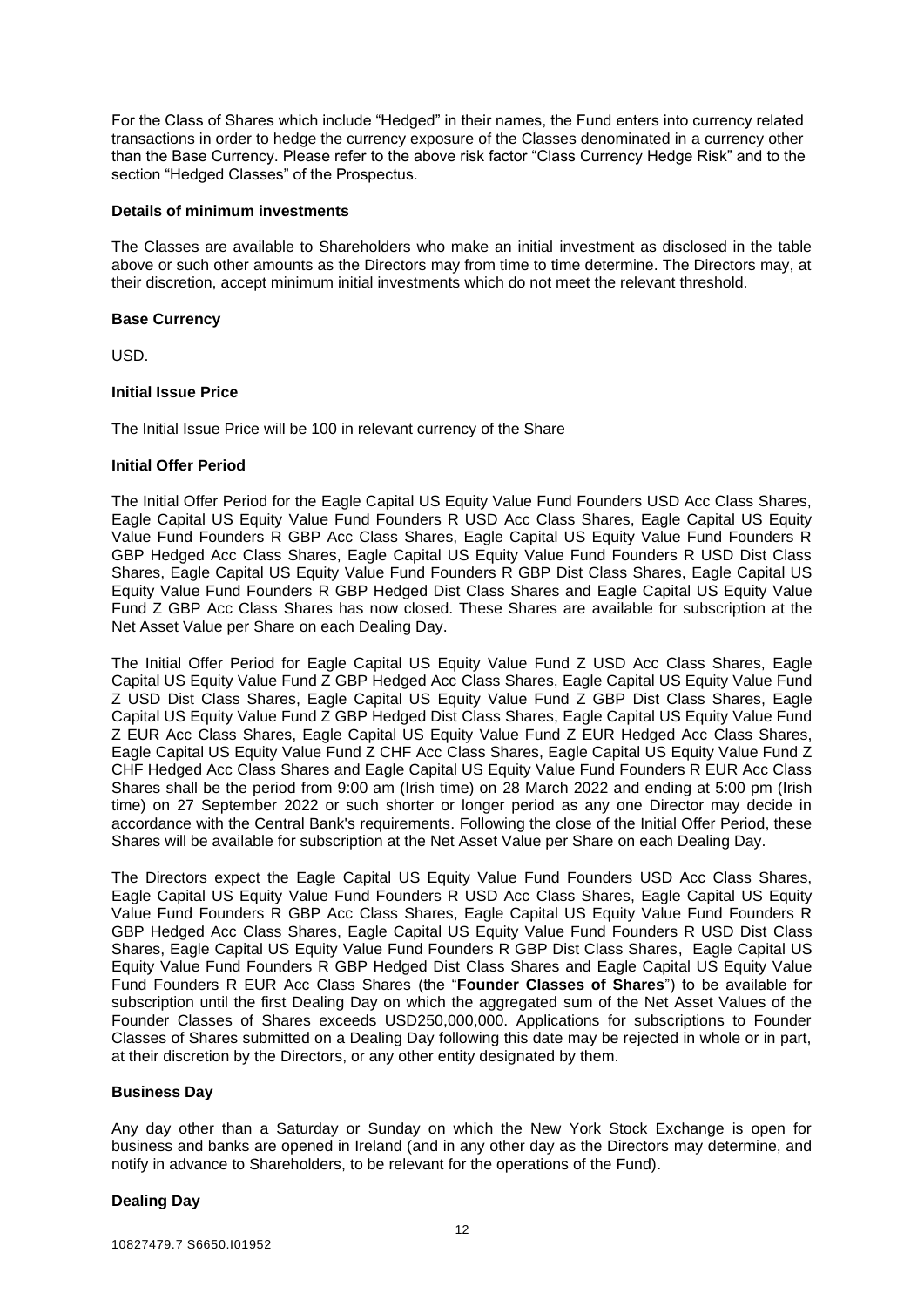The Dealing Day being the day upon which redemptions and subscriptions occur, means

- (i) each Business Day; and / or
- (ii) any other day which the Directors have determined, subject to advance notice to all Shareholders and provided there is at least one Dealing Day per fortnight.

#### **Dealing Deadline**

The Dealing Deadline is 5:00 pm (Irish time) one (1) Business Day prior to the relevant Dealing Day or such other times as the Directors may determine and notify in advance to Shareholders. The Directors may agree to accept applications after the Dealing Deadline, only in exceptional circumstances, provided such applications are received before the first asset of the Fund is valued with respect to the relevant Valuation Point for the relevant Dealing Day.

#### **Valuation Point**

The Valuation Point shall be the close of business in the relevant market on each Business Day prior to the Dealing Day, being the time at which the latest available closing prices on relevant stock exchanges or markets are used for the purpose of the valuation of assets and liabilities of the Fund (or such other time as the Directors may in their discretion determine). For the avoidance of doubt, the Valuation Point for a particular Dealing Day shall not be before the Dealing Deadline relevant to such Dealing Day.

#### **Settlement Date**

Subscriptions will not be processed until the original Account Opening Form and all required identity verification documents (and all supporting documentation) have been received and accepted by the Administrator. Upon receipt of your account number from the Administrator subscription monies should be paid to the Subscription/Redemptions Account specified in the Subscription Form (or such other account specified by the Administrator) so as to be received in cleared funds by no later than three (3) Business Days following the Dealing Day or such later time as the directors may agree from time to time.

Monies in the Subscription/Redemptions Account will become the property of the Fund upon receipt and during the period between receipt of subscription monies and the Dealing Day on which Shares are issued, investors will be treated as unsecured creditors of the Fund. Investors' attention is drawn to the risk factor under the heading "*Subscriptions/Redemptions Account Risk*" as set out in the Prospectus.

If payment in full and a properly completed Account Opening form and all required identity verification documents (and all supporting documentation) have not been received by the relevant times stipulated above, the application to subscribe will be refused, or in the event of non-clearance of funds, the allotment of Shares made in respect of such application may, at the discretion of the Directors, be cancelled, or, alternatively, the Directors may treat the application as an application for such number of Shares as may be purchased with such payment on the Dealing Day next following receipt of payment in full of cleared funds or a properly completed Account Opening Form and all required identity verification documentation (and all supporting documentation).

Payment of redemption monies will normally be made by electronic transfer to the account of record of the redeeming Shareholder within three (3) Business Days of the relevant Dealing Day but in any event payment will not exceed ten (10) Business Days from the Dealing Deadline.

The Administrator may refuse to pay or delay payment of redemption proceeds where the requisite information for verification purposes has not been produced by a Shareholder. During this time, any such redemption proceeds will be held in the Subscriptions/Redemptions Account and shall remain an asset of the Fund. During this period, the Shareholder will rank as an unsecured creditor of the Fund until such time as the Administrator is satisfied that its anti-money-laundering procedures have been fully complied with, following which redemption proceeds will be released to the relevant Shareholder. Accordingly, Shareholders are advised to promptly provide the ICAV or the Administrator (as appropriate) with all documentation requested to reduce the risk in this scenario.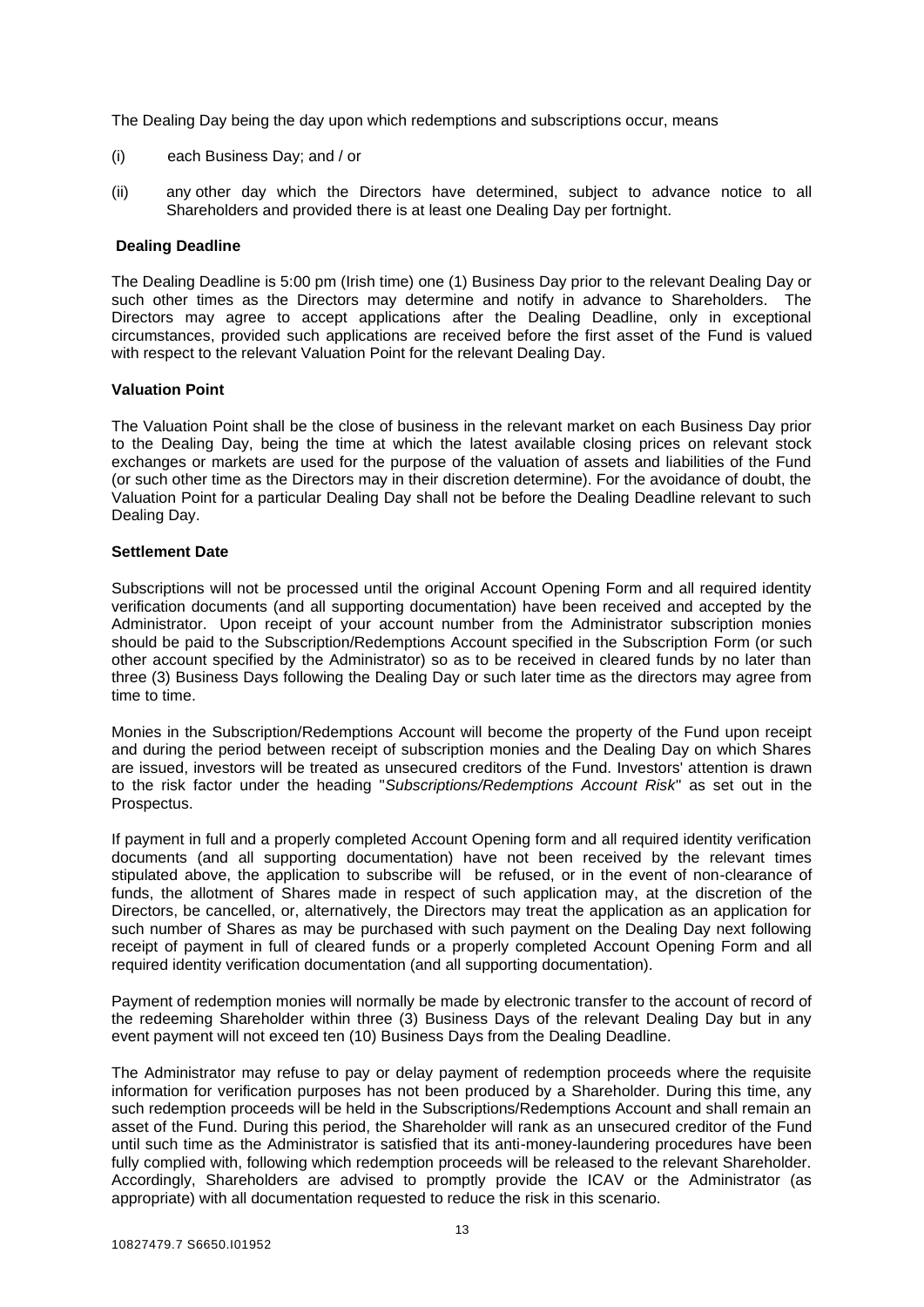#### **Anti-Dilution Levy**

The actual cost of purchasing investments may be higher or lower than the value used in calculating the Net Asset Value. These costs may include dealing charges, commission and transaction charges and the dealing spread may have a materially disadvantageous effect on a Shareholder's interest in the Fund. To prevent this effect, known as "dilution", the Fund may charge an anti-dilution levy in the circumstances set out in the following paragraphs.

On any Dealing Day where there are net subscriptions or net redemptions, the Directors may determine (based on such reasonable factors as they see fit, including without limitation, the prevailing market conditions and the level of subscriptions or redemptions requested by Shareholders or potential Shareholders in relation to the size of the Fund) to add an anti-dilution levy of up to 1% to the subscription price on that Dealing Day or deduct an anti-dilution levy of up to 1% from the redemption payments, in order to cover dealing costs and to preserve the value of the underlying assets of the Fund and protect the existing Shareholders in the Fund.

The Anti-Dilution Levy will be charged in circumstances where the Directors believe it is necessary to prevent an adverse effect on the value of the assets of the Fund and is only likely to arise if more than 10% of the Net Asset Value of the Fund is subscribed or redeemed on any one Dealing Day. Any such Anti-Dilution Levy shall be retained for the benefit of the Fund and the Directors reserve the right to waive such Anti-Dilution Levy at any time.

The Directors do not intend to impose the Anti-Dilution Levy for the 12 month period after the initial issue of Shares in the Fund.

#### **How to Subscribe For Shares**

Requests for the subscription for Shares should be made in accordance with the provisions set out in the section entitled "Subscription for Shares" in the Prospectus.

#### **How to Repurchase Shares**

Requests for the repurchase of shares should be made in accordance with the provisions set out in the section entitled "Repurchase of Shares" in the Prospectus.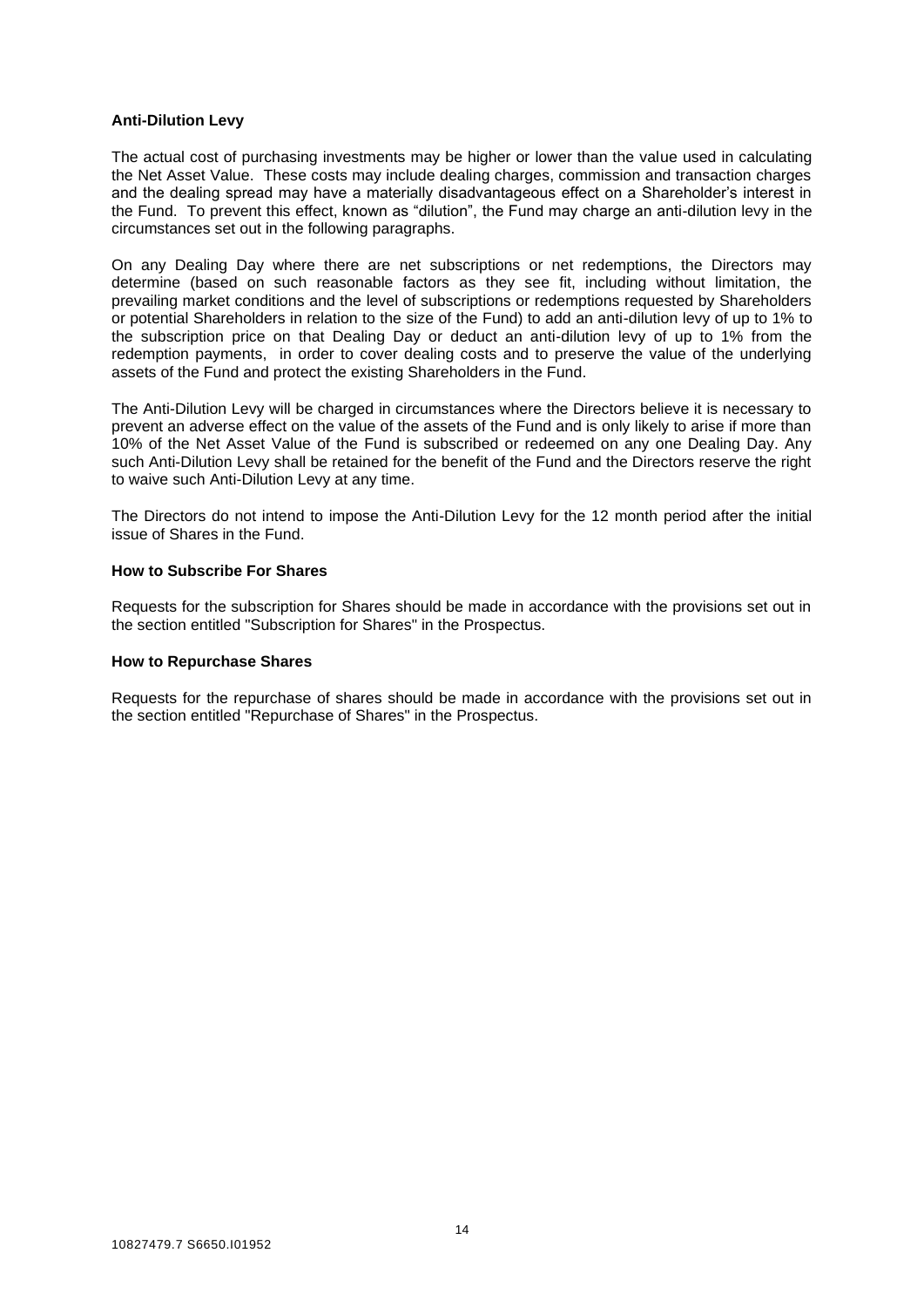## **FEES AND EXPENSES**

The fees payable by the Fund are currently as set out below.

#### **Investment Management Fee**

Under the provisions of the Investment Management Agreement, the ICAV will pay the Investment Manager the fees set out below accrued monthly and payable quarterly in arrears.

The Investment Manager shall also be entitled to be repaid out of the assets of the Fund all costs, expenses, outgoings and liabilities reasonably and properly incurred by or on behalf of the Investment Manager on behalf of the Fund.

| <b>Share Class</b>                                                     | Maximum Investment Management Fee |
|------------------------------------------------------------------------|-----------------------------------|
| <b>Eagle Capital US Equity</b>                                         | 0.75% per annum                   |
| Value Fund Founders USD Acc Class                                      |                                   |
| Eagle Capital US Equity Value Fund Founders                            | 0.55% per annum                   |
| R USD Acc Class                                                        |                                   |
| Eagle Capital US Equity Value Fund Founders                            | 0.55% per annum                   |
| R GBP Acc Class                                                        |                                   |
| Eagle Capital US Equity Value Fund Founders<br>R GBP Hedged Acc Class  | 0.55% per annum                   |
| Eagle Capital US Equity Value Fund Founders<br>R USD Dist Class        | 0.55% per annum                   |
| Eagle Capital US Equity Value Fund Founders<br>R GBP Dist Class        | 0.55% per annum                   |
| Eagle Capital US Equity Value Fund Founders<br>R GBP Hedged Dist Class | 0.55% per annum                   |
| Eagle Capital US Equity Value Fund Founders<br>R EUR Acc Class         | 0.55% per annum                   |
| Eagle Capital US Equity Value Fund Z USD<br>Acc Class*                 | 0.75% per annum                   |
| Eagle Capital US Equity Value Fund Z GBP<br>Acc Class*                 | 0.75% per annum                   |
| Eagle Capital US Equity Value Fund Z GBP<br>Hedged Acc Class*          | 0.75% per annum                   |
| Eagle Capital US Equity Value Fund Z USD Dist<br>Class*                | 0.75% per annum                   |
| Eagle Capital US Equity Value Fund Z GBP Dist<br>Class*                | 0.75% per annum                   |
| Eagle Capital US Equity Value Fund Z GBP<br>Hedged Dist Class*         | $0.75%$ per annum                 |
| Eagle Capital US Equity Value Fund Z EUR Acc<br><b>Class</b>           | 0.75% per annum                   |
| Eagle Capital US Equity Value Fund Z EUR<br><b>Hedged Acc Class</b>    | 0.75% per annum                   |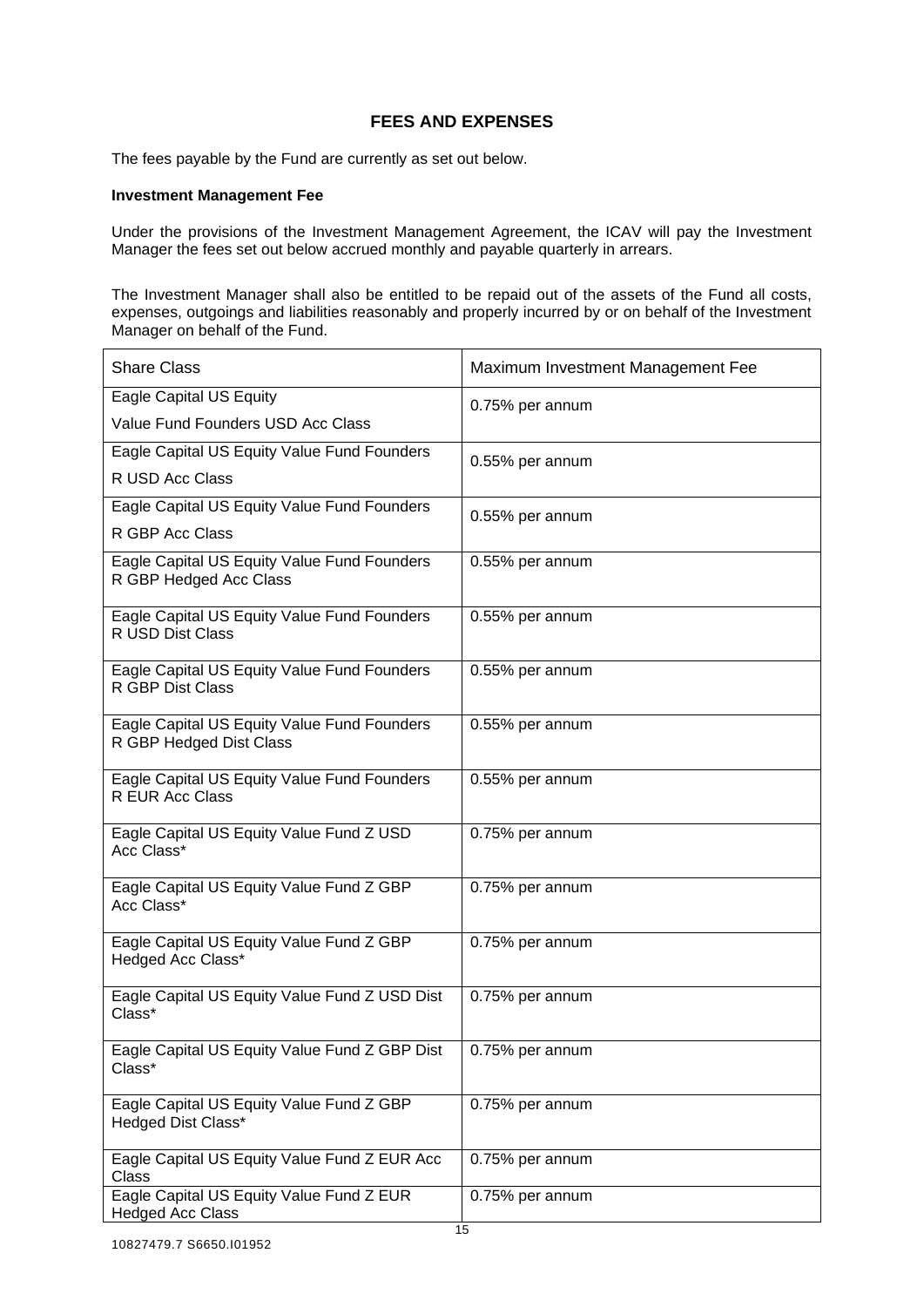| Eagle Capital US Equity Value Fund Z CHF Acc<br>Class               | $\vert$ 0.75% per annum |
|---------------------------------------------------------------------|-------------------------|
| Eagle Capital US Equity Value Fund Z CHF<br><b>Hedged Acc Class</b> | 0.75% per annum         |

\*Note that as it relates to the UK and EU, these shares are available for distribution through intermediaries in accordance with the Directive 2014/65/EU on markets in financial instruments and the Financial Conduct Authority HandBook rules on Retail Distribution Review.

#### **Administration Fees**

The Administrator will be entitled to receive out of the assets of the Fund an annual fee accrued daily and payable quarterly in arrears, which will not exceed 0.06% of the net assets of the Fund (plus VAT, if any). The Administrator Fees are subject to an annual minimum fee of €40,000 together with transfer agency fees and financial reporting fees which will be charged at normal commercial rates and its reasonable costs and expenses incurred by the Administrator in the performance of its duties as Administrator of the Fund and as agreed compensation for any additional services. These fees shall accrue and be calculated on each Dealing Day and shall be payable quarterly in arrears. For the avoidance of doubt, the Administrator Fees are included in the Capped Expenses set out in Other Administrative Expenses outlined above.

#### **Depositary Fees**

The Depositary will be entitled to receive out of the assets of the Fund an annual fee, accrued daily and payable quarterly in arrears, which will not exceed 0.03% of the net assets of the Fund. The Depositary Fees are subject to an annual minimum fee of €10,000 together with sub custody fees which will be charged at normal commercial rates and its reasonable costs and expenses incurred by the Depositary in the performance of its duties as Depositary of the Fund and as agreed compensation for any additional services. These fees shall accrue and be calculated on each Dealing Day and shall be payable quarterly in arrears. For the avoidance of doubt, the Depositary Fees are included in the Capped Expenses set out in Other Administrative Expenses outlined above.

## **Other Administrative Expenses**

The Fund pays, out of its assets, all of its own operating expenses and bears its pro rata share of the operating expenses of the ICAV which may be incurred by the Fund, the ICAV, the Manager, the Investment Manager or their respective affiliates including, but not limited to the following expenses (i) external legal, accounting, auditing, and other professional expenses; (ii) the fees and expenses of the Administrator; (iii) certain insurance expenses; (iv) the fees and expenses of the Depositary, (v) transfer agent and registrar fees; (vi) the cost of valuation services; (vii) company secretarial fees, (viii) the cost of preparing, printing, publishing, translating and distributing (in such languages as may be necessary) prospectuses, supplements, annual reports, financial statements, notices and other documents or information to current and prospective Shareholders (including the costs of developing and enhancing computer software and electronic transmission techniques to distribute such documents or information), (ix) the expense of publishing price and yield information in relevant media, (x) the costs and expenses of obtaining and/or maintaining bank services; (xi) the costs and expenses of obtaining and/or maintaining authorisations or registrations with the regulatory authorities in any jurisdiction, including any levy applied by the Central Bank; (xii) the cost of listing and maintaining a listing on any stock exchange, (xiii) marketing and promotional expenses; (xiv) the cost of convening and holding Directors' and Shareholders' and other meetings; (xv) all expenses arising in respect of the termination or liquidation of the Fund; (xvi) organizational expenses (including expenses incurred in the formation of the Fund and the offering of Shares; and (xvii) Management Fee- items (i)-(xvii), the "Capped Expenses" and, in addition to the Capped Expenses, (xviii) the Investment Management Fee (set out above); (xix) research, litigation or other Extraordinary Expenses; (xx) investment expenses such as commissions and brokerage fees (including fees related to negotiation of commissions and brokerage fees); (xxi) interest on margin accounts and other indebtedness; (xxii) sub-custodian charges, which shall be at normal commercial rates and (xxiii) other expenses related